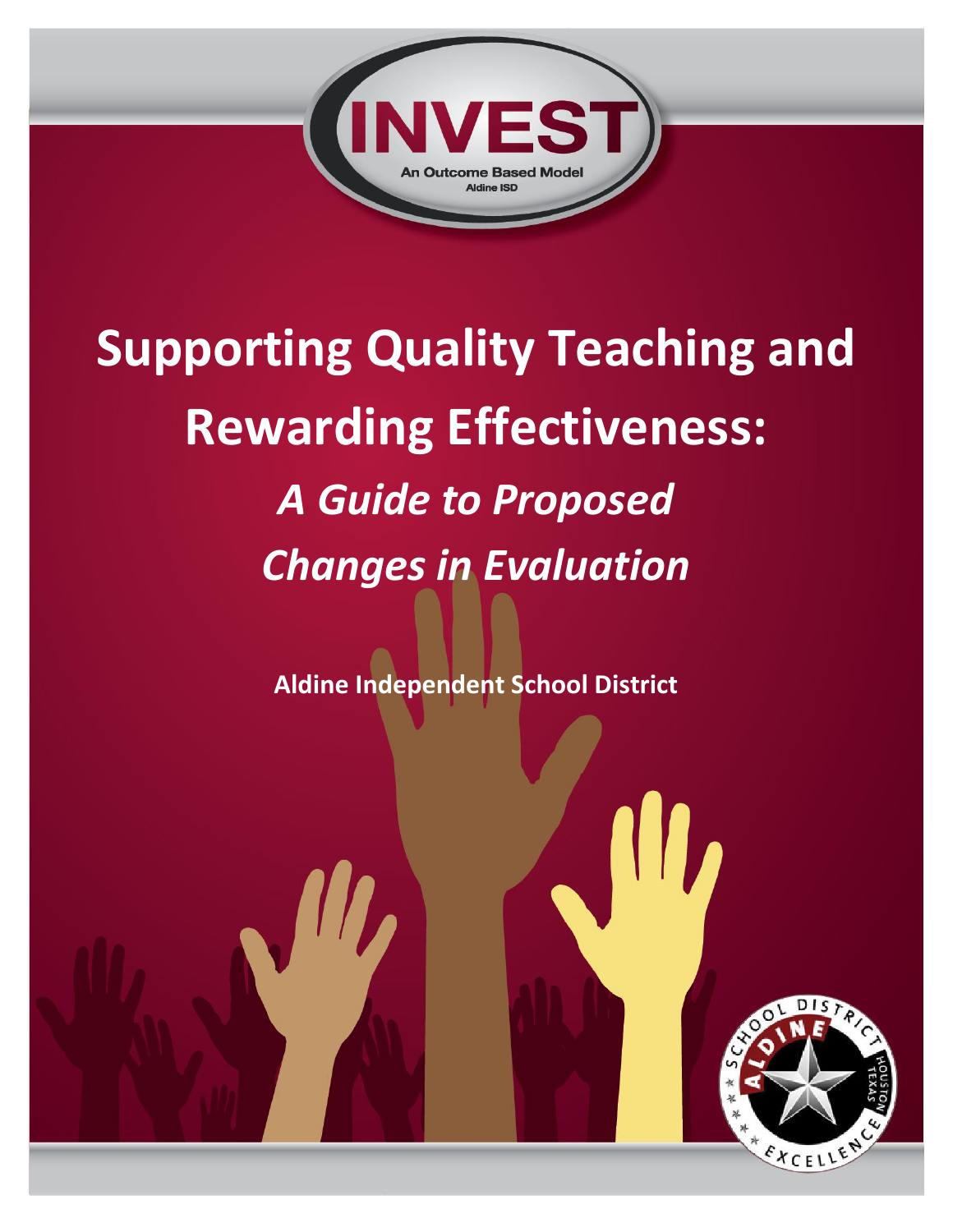# **SYSTEM MANUAL:** TABLE OF CONTENTS

| I.  |                |                                                                                                                   |  |  |  |  |
|-----|----------------|-------------------------------------------------------------------------------------------------------------------|--|--|--|--|
|     | a.             | Project Background                                                                                                |  |  |  |  |
|     | b.             | Vision, Mission, Goals of INVEST                                                                                  |  |  |  |  |
|     | $\mathbf{c}$ . | Review of Design Process and Work Groups                                                                          |  |  |  |  |
|     | d.             | <b>System Overview</b>                                                                                            |  |  |  |  |
|     |                | i. Performance Measures                                                                                           |  |  |  |  |
|     |                | Implementation Plan - Pilot and full Roll-out of INVEST<br>11.                                                    |  |  |  |  |
|     |                | iii. Reforms undertaken with Renewed Grant Support                                                                |  |  |  |  |
| II. |                |                                                                                                                   |  |  |  |  |
|     | a.             | Teacher Practices: The Framework for Teaching                                                                     |  |  |  |  |
|     |                | i. Clear Performance Standards                                                                                    |  |  |  |  |
|     |                | ii. Levels of Performance                                                                                         |  |  |  |  |
|     |                | Introduction to Processes and Protocols<br>iii.                                                                   |  |  |  |  |
|     |                | The Rationale for Teacher Tracks and Interventions<br>iv.                                                         |  |  |  |  |
|     |                | Policies, Protocols and Procedures for Tracks 1a, 1b and 2<br>V.                                                  |  |  |  |  |
|     |                | vi. Policies, Protocols and Procedures for an Individual Support Plan (ISP) and Professional<br>Growth Plan (PGP) |  |  |  |  |
|     |                | vii. Other Staff Specialized Framework                                                                            |  |  |  |  |
|     |                | b. Student Growth                                                                                                 |  |  |  |  |
|     |                | The Aldine Growth Model Overview<br>i.                                                                            |  |  |  |  |
|     |                | Student Growth for Other Staff: Student Growth Objectives (SGOs)<br>ii.                                           |  |  |  |  |
|     |                | <b>Verification Process</b><br>iїi.                                                                               |  |  |  |  |
| Ш.  |                | .22                                                                                                               |  |  |  |  |
|     | a.             | Combining Danielson Measures for the Rating Matrix: Part A                                                        |  |  |  |  |
|     | b.             | Using Student Growth Percentile for the Rating Matrix: Part B                                                     |  |  |  |  |
|     | $\mathbf{c}$ . | Access and Permissions for viewing INVEST Ratings                                                                 |  |  |  |  |
| IV. |                | .26                                                                                                               |  |  |  |  |
| V.  |                | .28                                                                                                               |  |  |  |  |
|     |                |                                                                                                                   |  |  |  |  |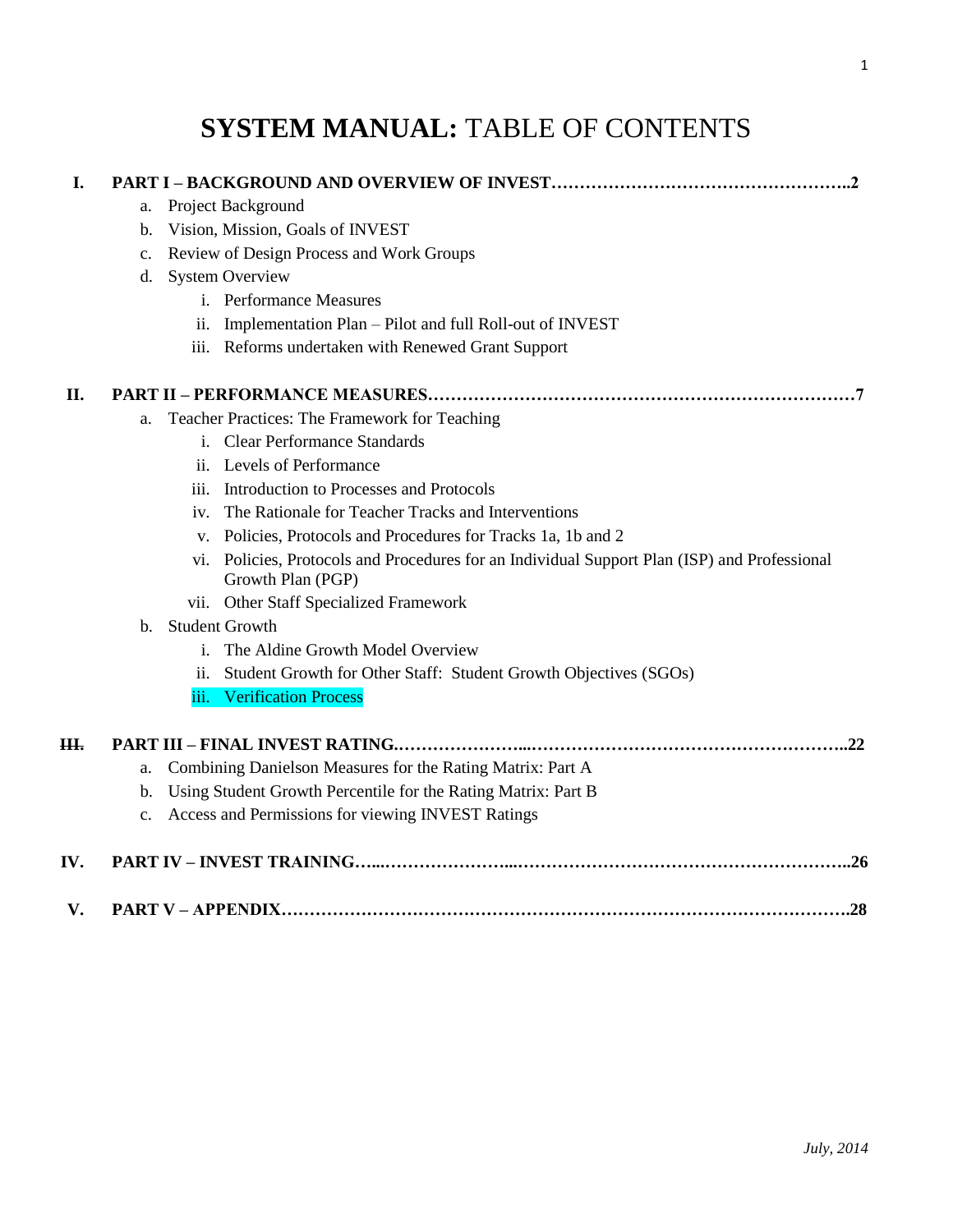# **I. BACKGROUND AND OVERVIEW OF INVEST**

#### **a. Project Background**

After learning about Operation Public Education, an education reform project of the University of Pennsylvania, at a national conference, Aldine Independent School District (ISD) invited Operation Public Education (OPE) to present its comprehensive framework for school reform described in Theodore Hershberg and Dr. Claire Robertson-Kraft, eds., *A Grand Bargain for Education Reform: New Rewards and Supports for New Accountability* (Harvard Education Press: 2009). Based on information presented, a project to design and implement a new teacher evaluation system was approved and the undertaking funded by the Laura and John Arnold Foundation and the Brown Foundation.

The Aldine ISD began designing and developing a new teacher evaluation system, INVEST, that was piloted in the 2012-2013 school year and rolled out district-wide in the 2013-2014 school year. The new evaluation system includes multiple measures of teacher effectiveness to allow for better differentiation of teacher practice, increased teacher effectiveness, and reduced teacher attrition rates. The new system also meets Texas Education Agency (TEA) teacher standards TEC§21.351 and TAC §149.1001.

#### **b. Vision, Mission, Goals of INVEST**

During the 2011-2012 school year Aldine ISD began developing a new teacher evaluation system, that was named INVEST, for the purpose of significantly improving the quality of instruction in its classrooms. Research makes clear that some teachers are dramatically more effective than others, and further, that this difference is among the most important schooling factors affecting student learning. Yet, despite this variation in teacher effectiveness, traditional evaluation systems demonstrate little or no connection between teacher evaluation results and the level of student learning gains. Aldine ISD's experience was no exception; indeed, the former evaluation instrument, Professional Development and Appraisal System (PDAS), rated 96% of Aldine teachers satisfactory. To address this disparity, the new system is based on (1) Charlotte Danielson's Framework for Teaching and (2) Student Growth Percentiles (SGP); designed to differentiate teacher performance and maximize teacher professional growth.

#### *The INVEST project had three main goals:*

**Goal 1: Differentiating Instructional Practice –** *to more accurately represent teacher performance levels.* The INVEST system will better differentiate teachers' instructional performance through observation using the Framework for Teaching, as well as through the SGP data. Using these measures, teachers' evaluation scores place them in one of four categories (highly effective, effective, needs improvement, and ineffective). Where 96% of teachers were simply rated "satisfactory" in PDAS (2011), INVEST will lead to better dialogue and a more accurate picture of teacher performance across the district's schools.

**Goal 2: Teacher Effectiveness –** *to increase the proportion of 'highly effective' and 'effective' teachers.* The INVEST system will better differentiate the quality of teacher practice to raise the quality of the district's entire teaching force. In Year 1, benchmarks based on INVEST's design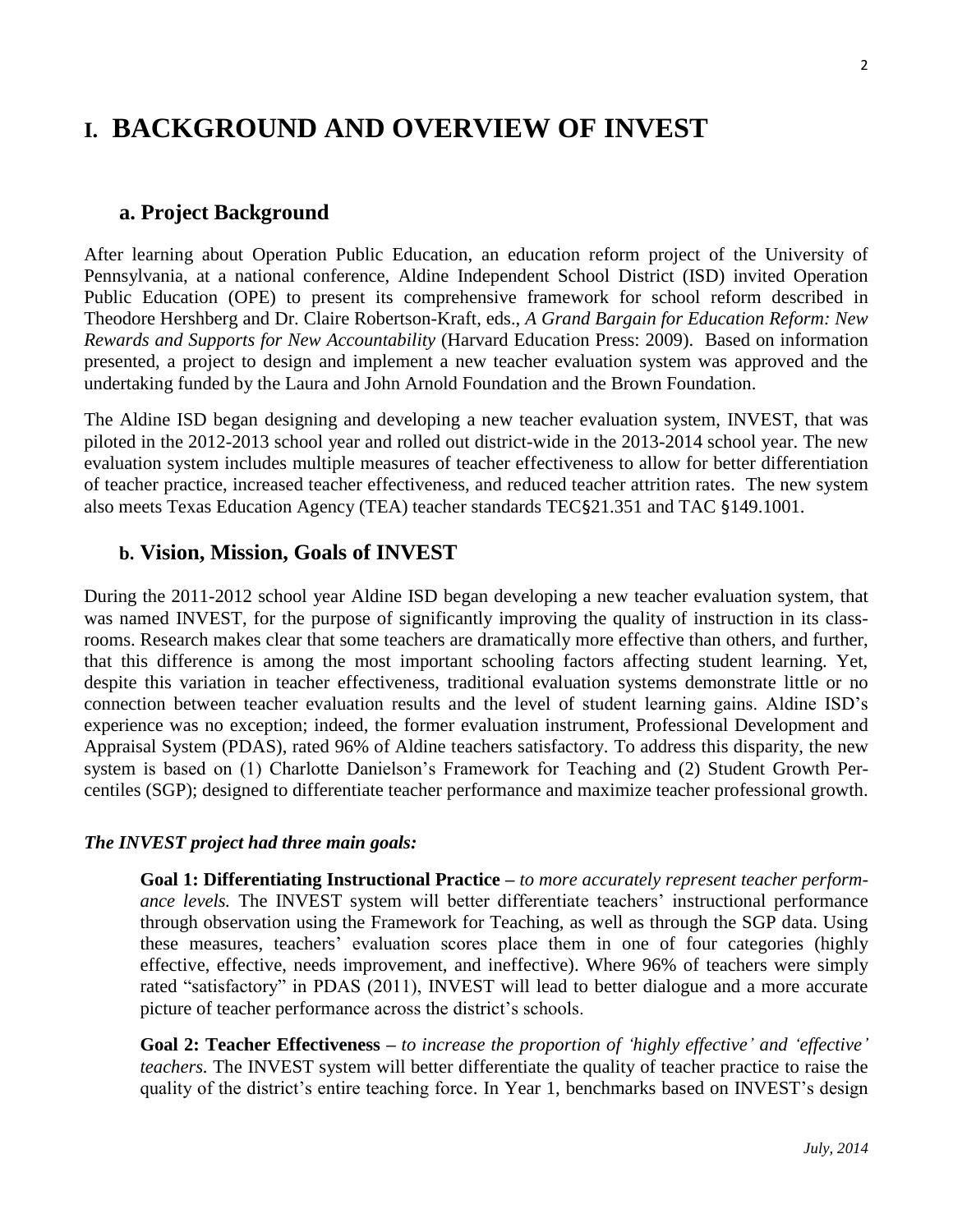were determined. By rating against these benchmarks, the district can identify teachers in need of improvement, provide targeted support, and dismiss those unable to improve the quality of their instruction, thereby accomplishing this objective.

**Goal 3: Teacher Retention** – *to reduce teacher attrition rates by half.* Another goal of INVEST is to increase teacher satisfaction in order to reduce the rate of teachers who leave Aldine ISD. Retention goals will be refined as the Invest system matures to focus on teachers who are on track to being "effective" or "highly effective".

In turn, these improvements in teacher effectiveness and retention will impact student performance on standardized tests, improve high school graduation rates, and support our mission to prepare students academically and socially to be critical thinkers, problem solvers, and responsible and productive citizens.

#### **c. Review of Design Process and Work Groups**

The reform effort to design INVEST was inclusive, involving teachers, administrators and community members. The Framework for Teaching and SGP were introduced to district leaders and three "work groups" – Teacher Practices, Student Impact, and Other Staff – were established to work through the many complex decisions required for designing an evaluation system. Aldine ISD used an especially democratic process to identify participants for this reform effort. Each of Aldine ISD's 74 schools (2011-2012) elected five representatives, including two teachers, one paraprofessional, one parent, and one business community member. This group constituted a Vertical Education Advisory Committee (VEAC). From its members, this group elected a district-wide body, the District Education Advisory Committee (DEAC). The work groups were composed of VEAC and DEAC volunteers, plus educators with expertise in non-core subjects who were recruited by senior administrators. Each work group had between 30 and 60 people represented depending on the groups' purpose.

*Teacher Practices -* The Teacher Practices work group set and accomplished the following goals and objectives:

- **Introduced the Danielson Framework** as one measure of the INVEST system and trained teachers and administrators to act as experts in their schools competent to make policy decisions going forward.
- **Discussed the Processes, Protocols and Procedures** that would be necessary to develop a workable, practical evaluation system that was fluid in nature, useful in outcome, and would be applicable over time.
- **Identified specific recommendations for each of the three tracks** (novice teachers, experienced teachers, and teachers in need of assistance) that drove the creation of final documents, forms, and policies.

*Student Growth -* The Student Growth work group set and accomplished the following goals and objectives: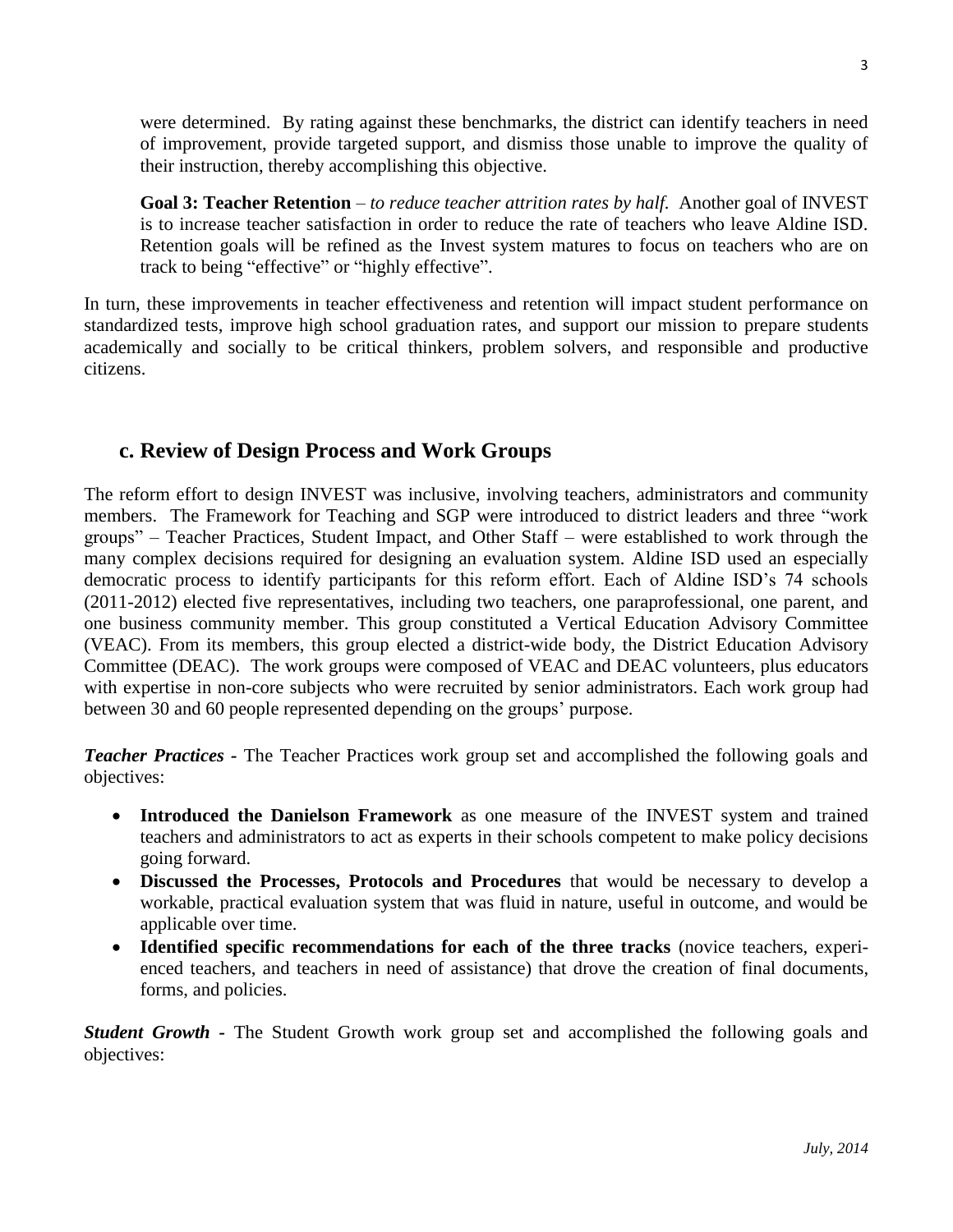- **Generated questions about the Student Growth Percentile (SGP) model** in order to create an initial Frequently Asked Questions (FAQ) list, as well as to help qualify work group participants as local experts trained to explain the system to their peers.
- **Analyzed the standard error calculations** displayed in "candle and wick charts," so that work group members had a thorough understanding of how standard error is calculated, and how to use this data in discussions about student growth with peers.
- **Proposed policy recommendations** based on questions that were raised by teachers and administrators at the campus level. This group also gave input on other topics such as Student Growth Objectives (SGOs) and the Final INVEST Rating.

*Other Staff* - The Other Staff work group (composed of professionals outside of tested areas such as art teachers, music teachers, nurses, librarians, and social workers) set and accomplished the following goals and objectives:

- **Introduced the Danielson Framework** as one measure of the INVEST system and trained relevant staff on how to tailor the performance rubric to their own discipline.
- **Customized each specialist's performance rubric** to fit their job description and accurately measure the impact of practices in their own discipline.
- **Discussed the Processes, Protocols and Procedures** needed to develop a workable, practical evaluation system that was fluid in nature, useful in outcome, and would be applicable over time; and developed sample SGOs for their respective disciplines.

The following is a breakdown of staff that fall into this category and is segregated by instructional and non-instructional staff. Staff listed as instructional include teachers, as well as campus professionals, who will be placed on a track with observations as discussed in section II.a of this manual.

Physical Education **Athletic Trainers** Skills Specialists<sup>\*\*</sup> Information Literacy Specialist RTI Teachers\*\* Instructional Technology Specialist Health Teachers **Nurses** Nurses Hall\*\* Pregnancy Related Services (PRS)

#### INSTRUCTIONAL NON-INSTRUCTIONAL

Career and Technology Education (CTE) Academic Assessment and Data Specialists Foreign Language Teachers \*\* Assessment Specialists and Campus LSSPs GAP Athletic Coordinators/Head Football Coaches Performing Arts Counselors, School Social Workers, Special Visual Arts Education Counselors, and Behavior Specialists Credit Recovery/On-Line Learning\*\* Cocupational Therapists, Physical Therapists, Compass<sup>\*\*</sup> Adaptive PE, and Orientation and Mobility Content Teachers (in non-tested areas)<sup>\*\*</sup> Speech/Language Pathologists & Dyslexia **Specialists** 

\*\* Will use the Teacher Smart Card and Component Summary rubric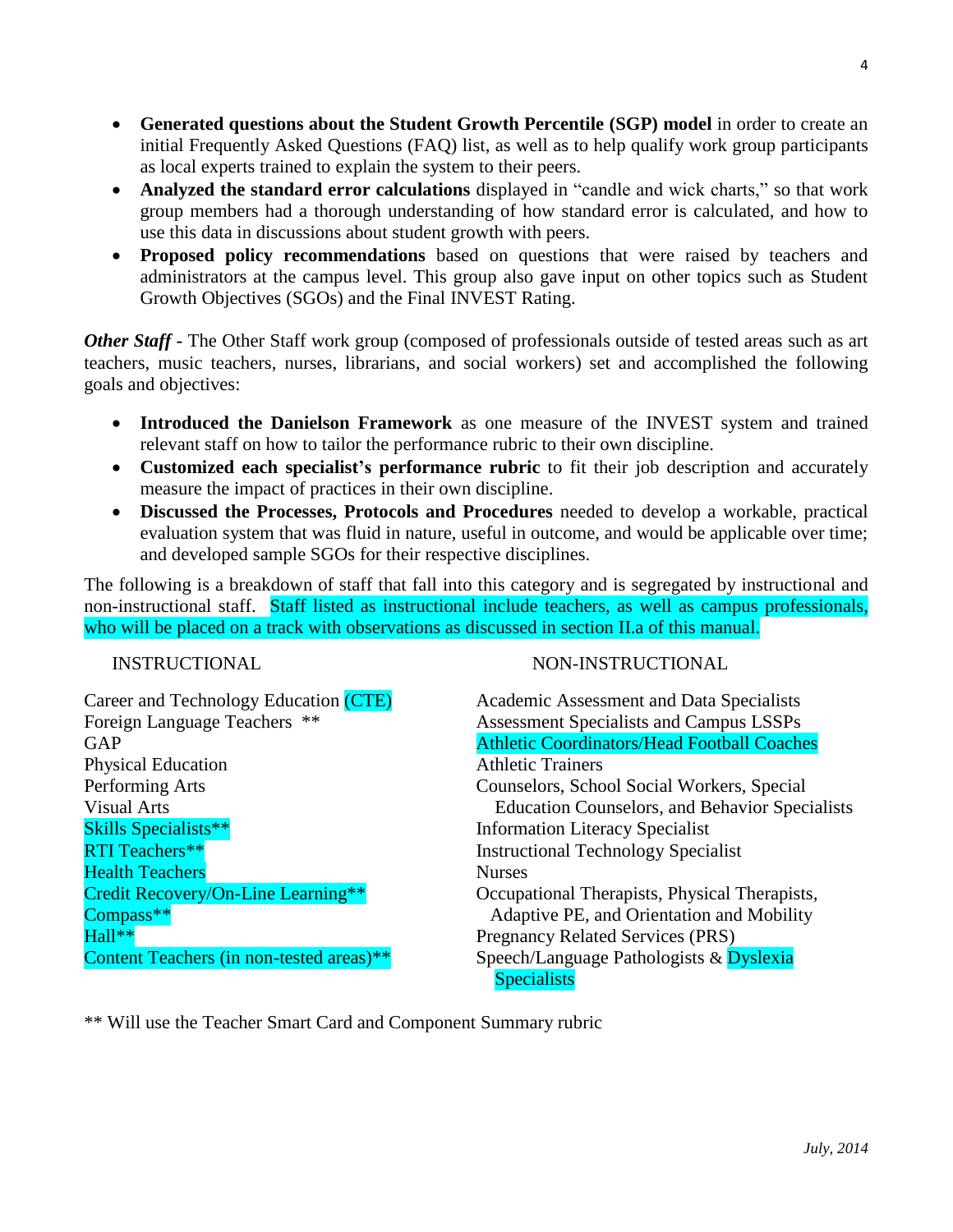#### **d. System Overview**

The implementation over a multi-year rollout period of a new, complex evaluation system, that uses multiple performance measures, requires considerable training and coordination. The many detailed, complex, fluid parts of the system encompass a great deal of information. This section only sketches a broad overview of the system as a whole, with more detail provided in subsequent sections of the manual.

#### *i. Performance Measures*

The INVEST system consists of two measures of evaluation: a) observation of teacher practices and b) student growth levels. For the observation portion, the district adopted Charlotte Danielson's Framework for Teaching, 2011 edition. Originally developed in 1996, the Framework is used nationally to document and develop teacher practice. It consists of four broad domains – Planning and Preparation, Classroom Environment, Instruction, and Professional Responsibilities – which are further divided into approximately 22 components. A four-level performance rubric – Unsatisfactory, Basic, Proficient and Distinguished – is provided for all educators, including those in non-core academic subjects and specialists. Research has demonstrated a positive correlation between appraisal observation using the Danielson Framework and student progress, indicating that classroom observation ratings are valid measures of teaching practice.

To measure teacher performance through growth, the district established the Aldine Growth Model, a version of Student Growth Percentiles (SGP) based on multiple research based models. The model compares students to their academic peers; those who start the year with the same or similar test scores. Teachers in non-tested areas, who do not have Student Growth Percentiles, will develop Student Growth Objectives (SGO), by which they will be measured.

#### *ii. Implementation Plan - Pilot and full Roll-out of INVEST*

The national experience in school reform has repeatedly demonstrated the widely varied impact that different implementation approaches have had on results, even when the programs were similar in their design. Therefore, to assess effectiveness and make adjustments/clarifications Aldine ISD selected 34 schools and piloted the first performance measure in 2012-13, before fully implementing the system district-wide in 2013-14. The second performance measure, Student Growth, was used for reporting purposes only, and not for consequential purposes, during the pilot year and first year of the full roll-out. Student Growth will continue to be used for reporting purposes only until the process has been clearly defined.

In addition to a graduated implementation schedule, training both administrators and teachers was essential for success of the new system. A rigorous training program was developed. In partnership with Teachscape (for the Danielson Framework for Teaching) and the Learning Growth Network (for the Aldine Growth Model), Aldine ISD also incorporated cutting edge technology tools to support effective training and implementation.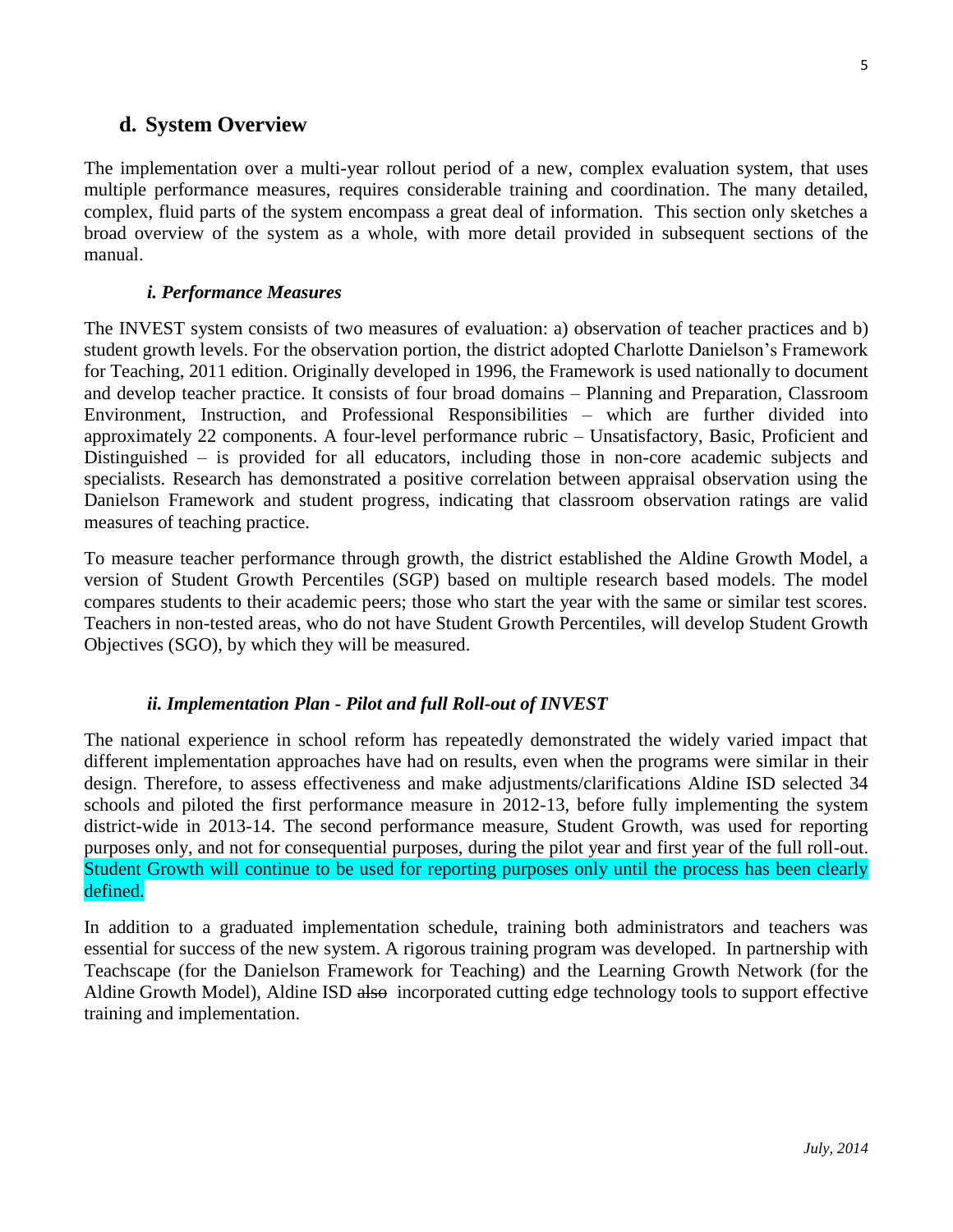Three reforms were proposed in the renewal application to the Arnold Foundation and the Brown

*iv. Reforms undertaken with Renewed Grant Support*

consequences.

- *Compensation.* The first incentive area differentiates compensation based on performance. The new system sends a clear message about what is important to the district. It is far fairer than the single-salary schedule which is driven largely by longevity. Thorough observation and growth data from the new system reveals different effectiveness levels among the district's teachers. The new system is comprehensive, covering *all* educators and specialists, not simply those in tested subjects. It provides incentives for educators both to maintain performance (through "base" pay and "variable" pay) and to improve performance over the course of their career (through a progression to higher base salary levels, often referred to as "career pathways").
- *Peer Assistance and Review (PAR).* The second incentive area is a PAR process designed to meet several important needs. It provides struggling teachers with the time and support they require to improve their instruction while maintaining the district's capacity to dismiss, in a timely fashion, those who are ill-equipped for classroom success. It might also share the decision for dismissal with a panel of teachers and administrators to ensure fairness of the final recommendation. The PAR process assumes the responsibility for managing the remediation process for struggling teachers and therefore reduces the increased work load for principals created by the new system. This process includes conducting multiple observations annually, each involving pre- and postobservation conferences, as well as scoring teacher performance on the components of the Danielson framework.
- *The Giffin Model.* The third reform involves the use of data from the new growth metric (see section II. b) to identify the type of student (low-, average- or high-achieving) with whom teachers are most successful. To maximize learning outcomes, the district will explore the possibility of matching teacher strengths to appropriate student groupings, developing individual learning plans, and providing layered curricula with the goal of maximizing each student's academic growth. Homogenous groupings minimize the need to differentiate instruction and introduce considerable flexibility in class size because average- and high-achieving students can be taught in larger numbers. There is also the potential to reduce behavioral problems because students not "in sync" with their curriculum tend to "act out" either from frustration (when they are behind their curriculum) or boredom (when they are ahead of their curriculum). Finally, the fluidity of the groupings (e.g., students who are moving faster or slower than their group are moved to the appropriate classroom during the school year) makes clear this is not "tracking." The model will be piloted in four campuses during the 2014-15 school year. One grade level per campus will implement the strategic components of the Giffin Model in the areas of reading and math.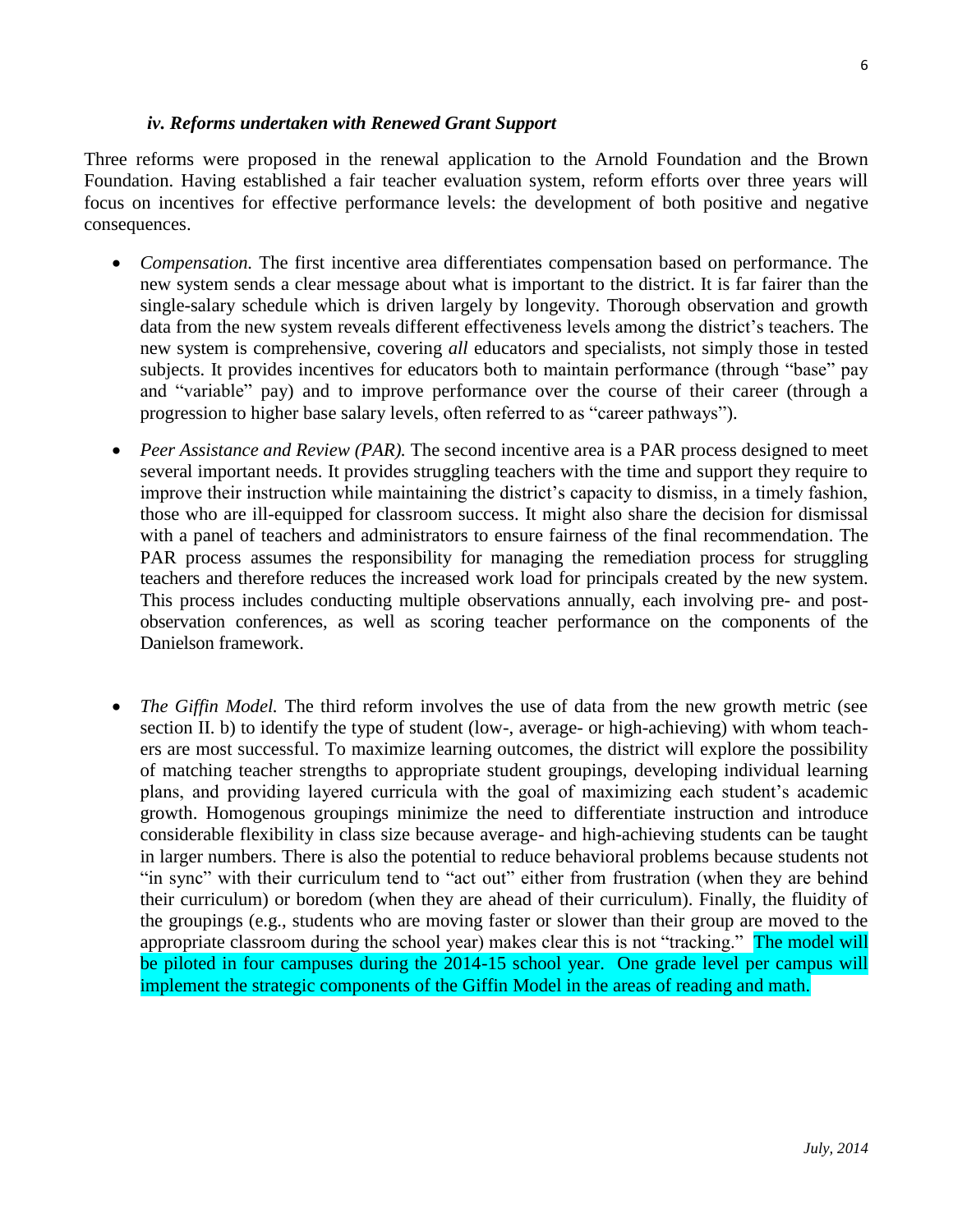## **II. PERFORMANCE MEASURES**

#### **a. Teacher Practices:** *The Framework for Teaching*

Of all the factors that contribute to student learning, the quality of teaching is the single most important. Research validates that for most students to understand complex subject matter, or to find it interesting and engaging, there is no substitute for high-quality teaching. To ensure this is found in every classroom requires a means to assess the performance of individual teachers. A school district committed to creating an environment where all students have access to high quality instruction must INVEST in the rigor, validity and reliability of its teacher evaluation system.

Charlotte Danielson's, *Enhancing Professional Practice: A Framework for Teaching* (2011), is embraced as a valid measure of performance by teachers from all content areas and grade levels that clearly articulates what they do every day in their profession. It is used across the United States and other countries as a foundation for conversations about teaching and as a basis for evaluation. Incorporating this framework into INVEST sets the foundation for a successful system.

#### *i. Clear Performance Standards*

Despite its inherent complexity, a good definition of teaching must include clear performance standards. Teaching requires highly sophisticated skills; there are many moving parts to any instructional interaction between teachers and students. The Framework for Teaching (Figure 1) provides one such example of a research-based definition of good teaching. It describes *all* of teaching, not merely the interaction between teachers and students in the classroom. Classroom performance is generally considered to be at the heart of teaching. However, much of the important work of teaching, such as planning lessons, maintaining accurate records, communicating with families, and collaborating with colleagues, takes place "behind the scenes" of the classroom. Attendance was added as a separate component to Domain 4 and included on all Smart Card Rubrics and Component Summaries.

#### *ii. Levels of Performance*

The framework for teaching organizes performance into four levels: unsatisfactory, basic, proficient, and distinguished; which are then rolled into an overall summative rating of highly effective, effective, needs improvement, or ineffective. Each domain in the Framework for Teaching has multiple components. For each component, the level of performance required to achieve each rating is defined in the Component Summary. (See Component Summaries for all staff in the Appendix)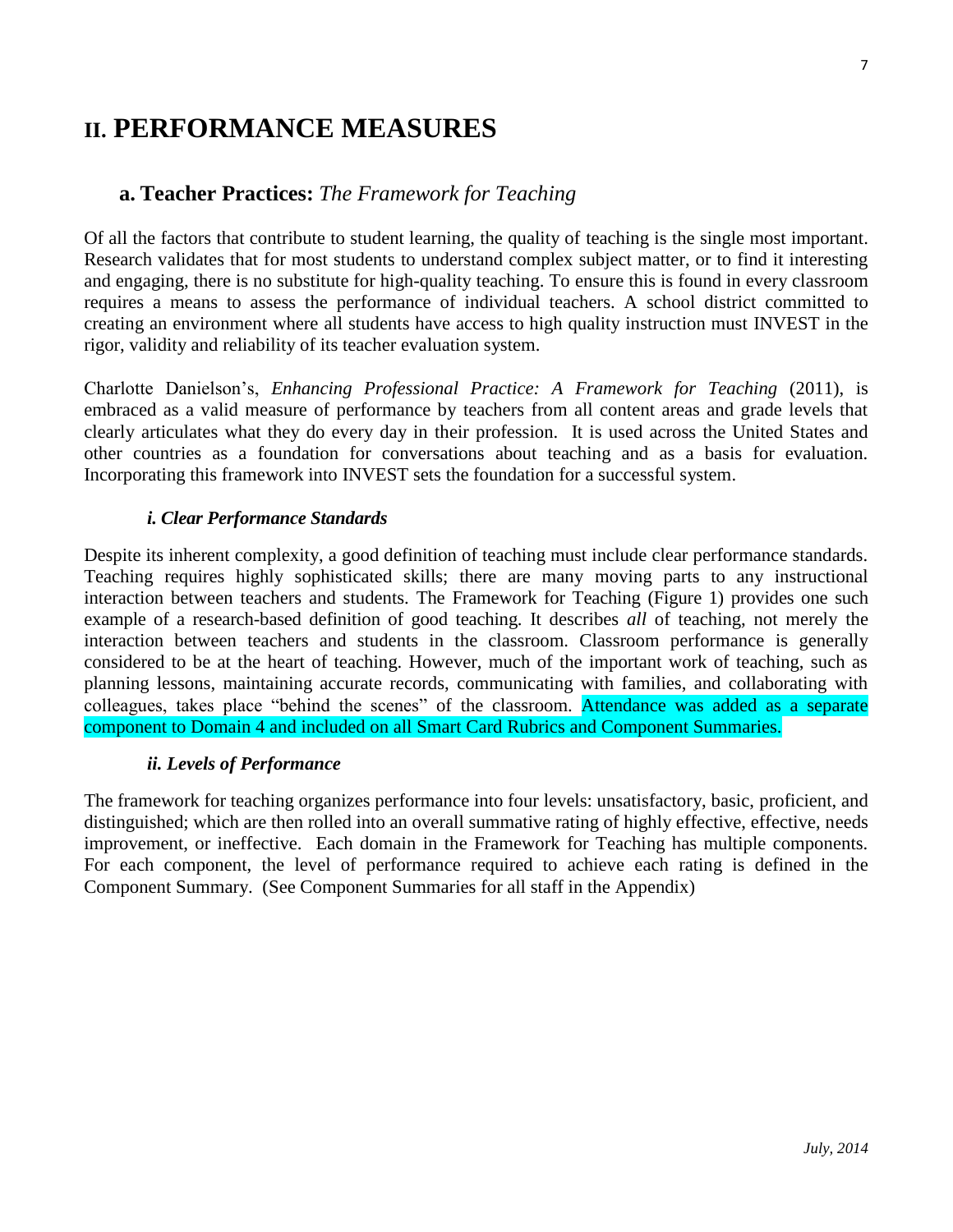#### *Figure 1*

| <b>Domain 1: Planning and Preparation</b>       | <b>Domain 2: Classroom Environment</b>    |  |  |
|-------------------------------------------------|-------------------------------------------|--|--|
| a. Demonstrating knowledge of content and       | a. Creating an environment of respect     |  |  |
| pedagogy                                        | and rapport                               |  |  |
| Demonstrating knowledge of students<br>b.       | Establishing a culture for learning<br>b. |  |  |
| Setting instructional outcomes<br>c.            | Managing classroom procedures<br>c.       |  |  |
| Demonstrating knowledge of resources<br>d.      | Managing student behavior<br>d.           |  |  |
| Designing coherent instruction<br>e.            | Organizing physical space<br>e.           |  |  |
| Designing student assessments<br>f.             |                                           |  |  |
|                                                 |                                           |  |  |
| <b>Domain 4: Professional Responsibilities</b>  | <b>Domain 3: Instruction</b>              |  |  |
| Reflecting on teaching<br>a.                    | a. Communicating with students            |  |  |
|                                                 |                                           |  |  |
| Maintaining accurate records<br>b.              | Using questioning and discussion<br>b.    |  |  |
| Communicating with families<br>c.               | techniques                                |  |  |
| Participating in a professional community<br>d. | Engaging students in learning<br>c.       |  |  |
| Growing and developing professionally<br>e.     | Using assessment in instruction<br>d.     |  |  |
| Showing professionalism<br>f.                   | Demonstrating flexibility and<br>e.       |  |  |

#### *iii. Introduction to Processes and Protocols*

The INVEST system recognizes that the differentiated needs of the teachers vary for experienced teachers and beginning teachers. Therefore, INVEST groups teachers by their level of experience.

- **Track 1:** Beginning teachers need the support of mentors and administrators during their first several years while they increase their repertoire of effective classroom practices, and refine and develop their skills. Track 1 is the set of practices and procedures for beginning teachers. To further delineate, Track 1 has been separated into Track 1a for first year teachers and Track 1b for second and third year teachers.
- **Track 2:** For experienced teachers with more than three years of experience, a comprehensive evaluation should be thorough, affirming that their practice continues to be effective, while providing the basis for high-level professional dialogue between the teacher and appraiser. This track can also include opportunities for the teacher to engage in self-directed professional inquiry, when the teacher embraces the obligation for continuing improvement and professional learning.
- **Individual Support Plan (ISP) and Professional Growth Plan (PGP):** There are times when a teacher's performance and must be improved, primarily for the well-being of students, but also for the good of the teacher and the profession in general. This track provides opportunities for more vigorous monitoring and assessment as teachers strive to reach acceptable levels of performance.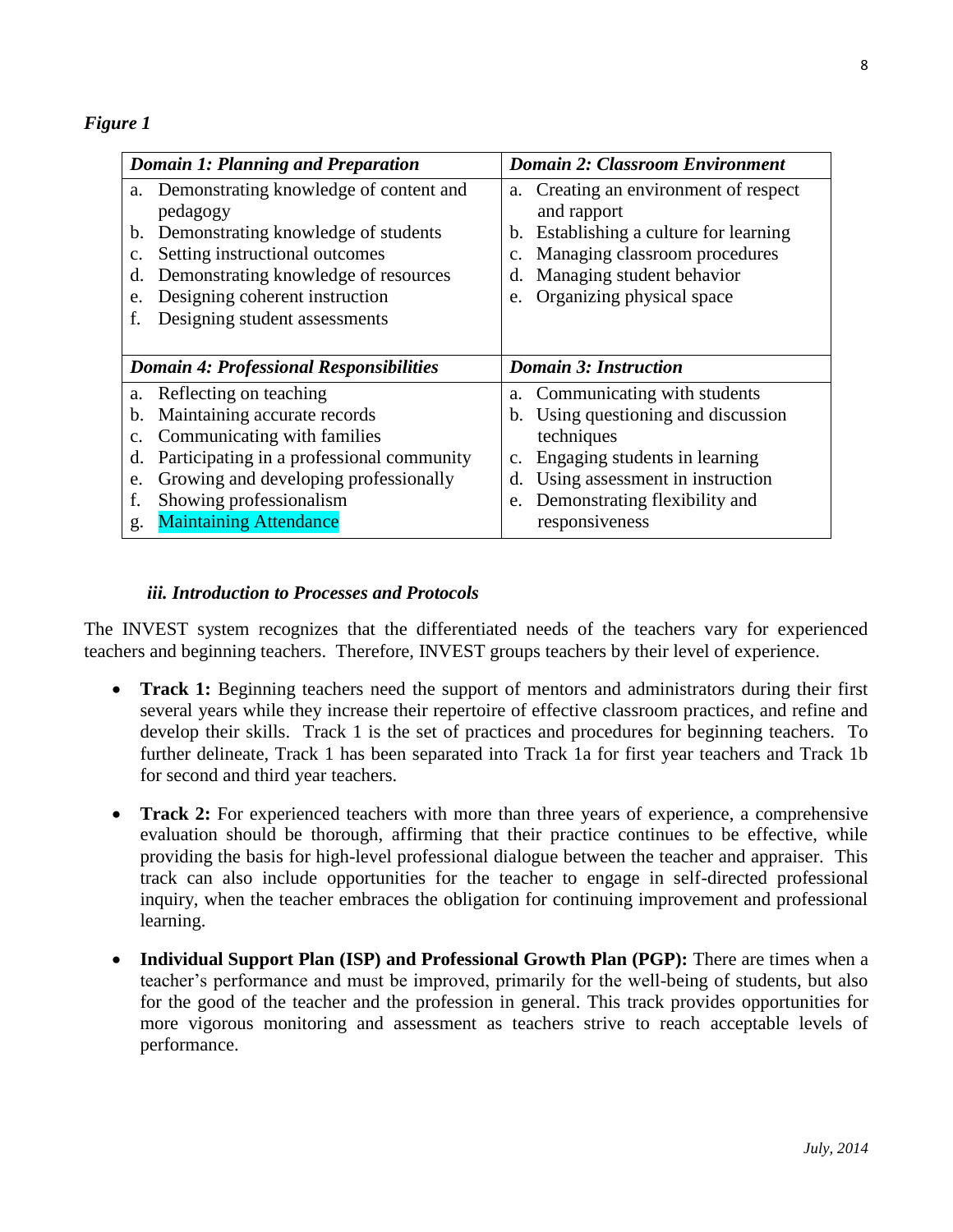#### *iv. The Rationale for Teacher Tracks and Interventions*

**Purpose of Track 1:** To support beginning teachers in learning and achieving the performance standards of the profession and the District.

- To ensure that the Components of Professional Practice are understood, accepted and demonstrated
- To acknowledge involvement in school improvement initiatives
- To ensure targeted professional dialogue between teacher and appraiser
- To provide support through mentors (Track 1a) and administrators while beginning teachers increase their repertoire of effective classroom practices, and refine and develop their skills
- To provide accountability for decisions to continue employment

**Purpose of Track 2:** To provide experienced teachers a structured, supportive, and collaborative environment for enhancing their on-going professional growth, ensuring that all staff meet the standards for professional practice. Embedded in Track 2 are two presumptions: competence and continuous learning.

- To ensure that the Components of Professional Practice are understood, accepted and demonstrated, affirming that the teacher's practice continues to be effective
- To acknowledge involvement in school improvement initiatives
- To provide opportunities for the teacher to engage in self-directed professional inquiry; when the teacher embraces the obligation for continuing improvement and professional learning.
- To provide feedback on professional issues
- To ensure the ongoing professional dialogue between teacher and appraiser
- To provide accountability for decisions to continue employment

**Purpose of Individual Support Plan (ISP) -** *Focused Assistance***:** To provide structure, formal assistance and guidance towards meeting standards of professional practice for teachers whose performance does not meet the expected criteria of the four domains, or who have failed to make adequate progress toward identified goals and/or overall proficiency.

- To define a process for the district to clearly articulate areas of (evidence-based) subpar performance determined from the evaluation process
- To provide a protocol for the district to work collaboratively with the teacher in constructing an improvement plan that defines the deficiencies, sets timelines, identifies specific improvement requirements, and defines success criteria
- To provide a structured process for a teacher who may benefit from additional support, enabling them to seek assistance in areas where their performance reflects deficiencies
- To address issues that are deemed by the appraiser and teacher to be short term, that can be improved through intensive focus and commitment

**Purpose of Professional Growth Plan (PGP) -** *Intensive Assistance***:** To provide more structured support and assistance to teachers who are not meeting the standards of professional practice within their ISP, such as not exhibiting change in classroom practice and/or that have a pattern of inadequate performance that is evident and serious.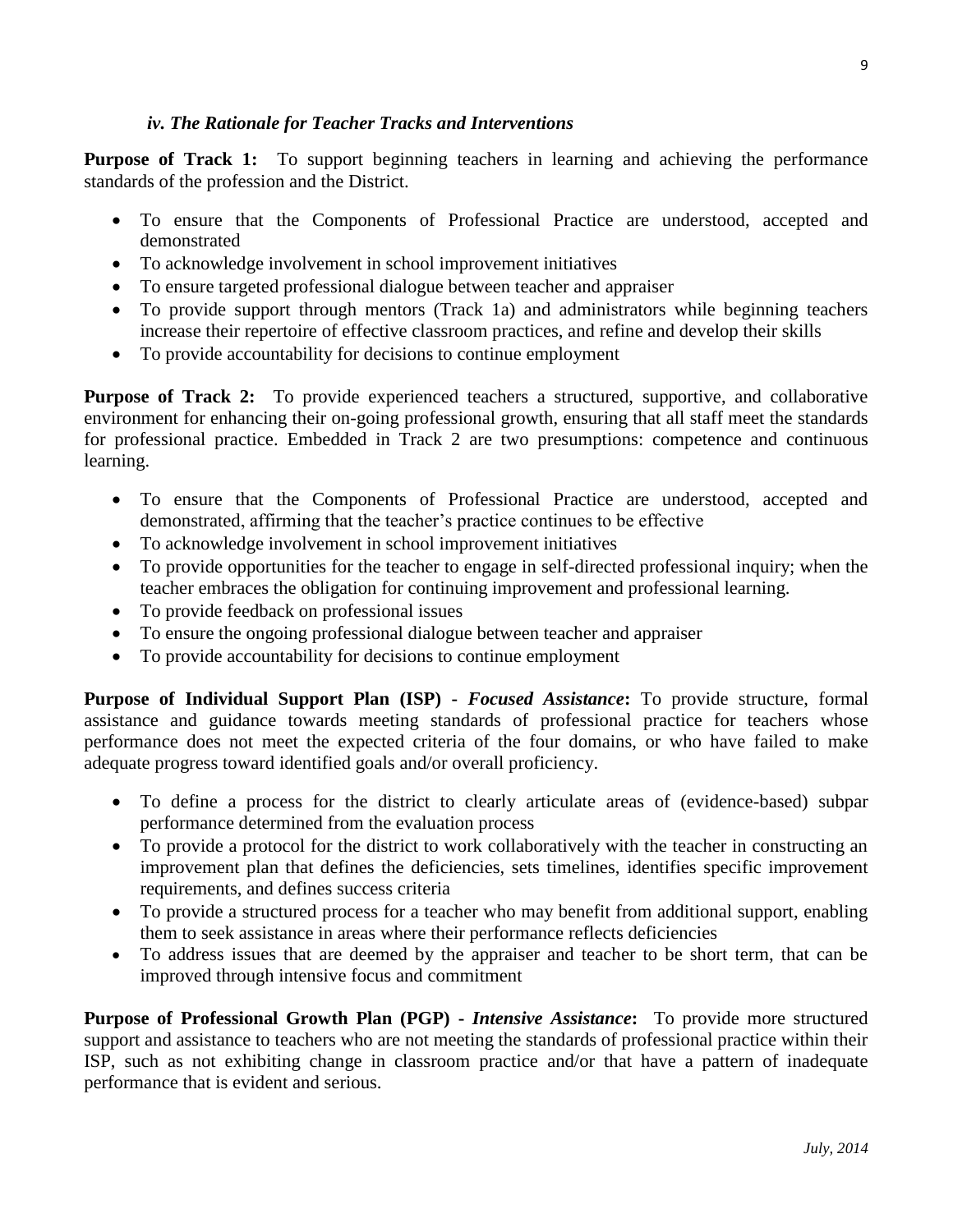- To define a process for the district to clearly articulate areas of (evidence-based) subpar performance within a teacher's ISP
- To provide a protocol for the district to work collaboratively with the teacher in constructing an improvement plan that defines the deficiencies, sets timelines, identifies specific improvement requirements, defines success criteria, and includes continuous, intensive assessments and monitoring
- To articulate the consequences and disciplinary actions that would occur if the performance is not adequately improved
- To offer a good-faith effort by the district to enable a teacher to strengthen continued and ongoing aspects of deficient practice

#### *v. Policies, Protocols and Procedures for Tracks 1a, 1b and 2*

**Track Placement:** Teachers will begin initial placement in Track 1 or Track 2.

- Track 1a: New teachers with no previous experience or less than one year of experience will be placed in Track 1a.
- Track 1b: Teachers who are in their second or third year of teaching will be placed in Track 1b.
- Track 2: Teachers who have more than three years of experience and a rating of highly effective or effective will be placed in Track 2. Teachers new to Aldine who have more than three years of experience but no prior INVEST rating will also be placed in Track 2.

#### **Appraisal Training:**

Appraisal training for all teachers shall be held no later than the final day of the first three instructional weeks of the school year. Late hires will receive appraisal training within 15 instructional days from their date of hire.

#### **Goal Setting/Action Plan and Conference:**

- All: Within the first six to eight instructional weeks of the school year, as determined by the campus principal, teachers will progressively establish and submit Goals, Action Plans to accomplish the goals, and then meet with their appraiser for a goal setting conference. At the conference, the appraiser and teacher will collaboratively review and adjust the goals and action plans. A minimum of one goal must be set for each domain. The final completed document is due on the day artifacts are submitted at the end of the year. (Refer to Appendix – Form INV1)
- Track 1a and 1b: For teachers in Track 1 the mentor or buddy may participate in the conference.
- Late Hires: Teachers hired after the beginning of the school year will have four instructional weeks from their start date to establish and submit Goals, the Action Plan to accomplish their goals, and SGOs (for Other Staff only, and then meet with their appraiser for a goal setting conference).

#### **Support Structure:**

- All: All teachers will have professional development opportunities available at the campus level and at the district level. If a formal appraisal or walk-through rating indicates a need for support beyond that which is provided by these opportunities, teachers will begin the ISP process. (See Triggers in section II.vi for details on what triggers an ISP)
- Track 1a: All teachers in Track 1a will participate in a structured mentorship program outlined by the district. If a formal appraisal or walk-through rating indicates a need for support beyond that which the mentor can provide, teachers will begin the ISP process.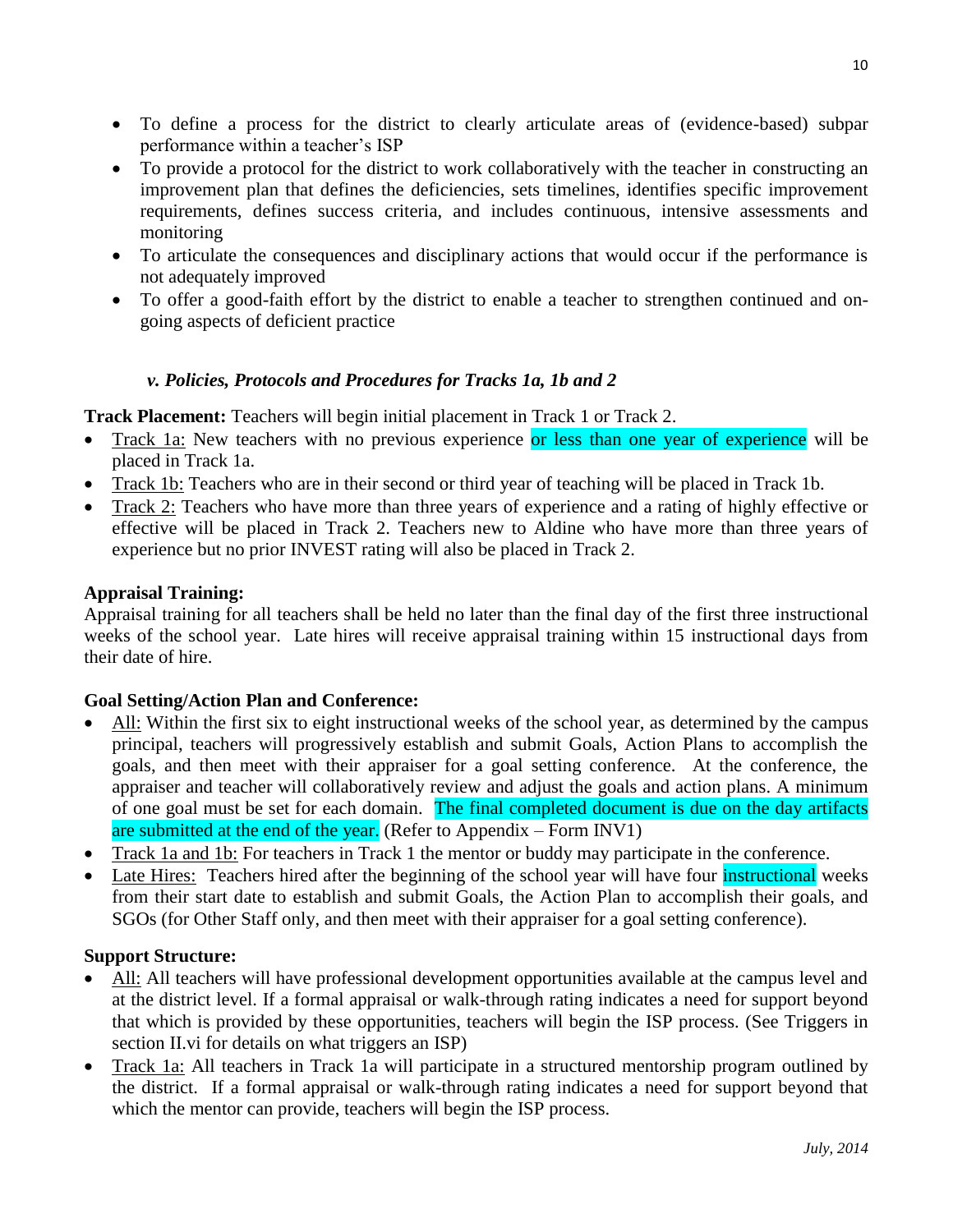Track 1b: At the administrator's discretion, a "buddy" may be assigned to a teacher in Track 1b to assist with continued professional growth. If a formal appraisal or walk-through rating indicates a need for support beyond that which the buddy system can provide, teachers will begin the ISP process.

#### **Walk-Throughs:**

- All Tracks: Walk-throughs will be unannounced and require a minimum of 15 minutes of observation. Appraisers will observe components of Domains 2 and 3 to measure teaching effectiveness. At the end of the walk-through, the appraiser will print the last page of the Teachscape document for the teacher and appraiser to sign and date. The appraiser's written feedback will be provided to the teacher within 10 instructional days after a walk-through. The district appraisal calendar will be followed.
- Track 1a: For teachers in Track 1a, a minimum of two walk-throughs is required each semester, resulting in four or more walk-throughs throughout the year. Two of these walk-throughs must be conducted prior to the formal observation.
- Track 1b: For teachers in Track 1b, a minimum of two walk-throughs is required each semester, resulting in four or more walk-throughs throughout the year. Two of these walk-throughs must be conducted prior to the formal observation.
- Track 2: For teachers in Track 2, two walk-throughs are required in the first semester, and a minimum of one walk-through is required in the second semester, resulting in three or more walkthroughs throughout the year. Two of these walk-throughs must be completed prior to the formal observation.
- Late Hires: Teachers hired after the beginning of the school year will follow the Abbreviated Schedule. (Refer to Appendix – Annual Appraisal Timeline)

#### **Formal Observations:**

 All: A five instructional day window will be provided to teachers before all formal observations and a scheduled pre-conference is required for each one. (Refer to Appendix – Form INV2) Formal observations require a minimum of 45 minutes of observed instruction and appraisers will observe components of Domains 1, 2, and 3 to measure teaching effectiveness. At the end of the observation, the appraiser will print the final page of the Teachscape entry for the teacher and appraiser to sign and date. The appraiser's written feedback will be provided to the teacher within 10 instructional days of the observation. Teachers will complete and submit the Post-Observation and Teacher Reflection Protocol to the appraiser within 2 instructional days after the formal observation. (Refer to Appendix – Form INV4) The appraiser's written feedback will be provided to the teacher at least one instructional day before the Post-Cnference. A scheduled post-conference is required to communicate the feedback in person. The district appraisal calendar will be followed.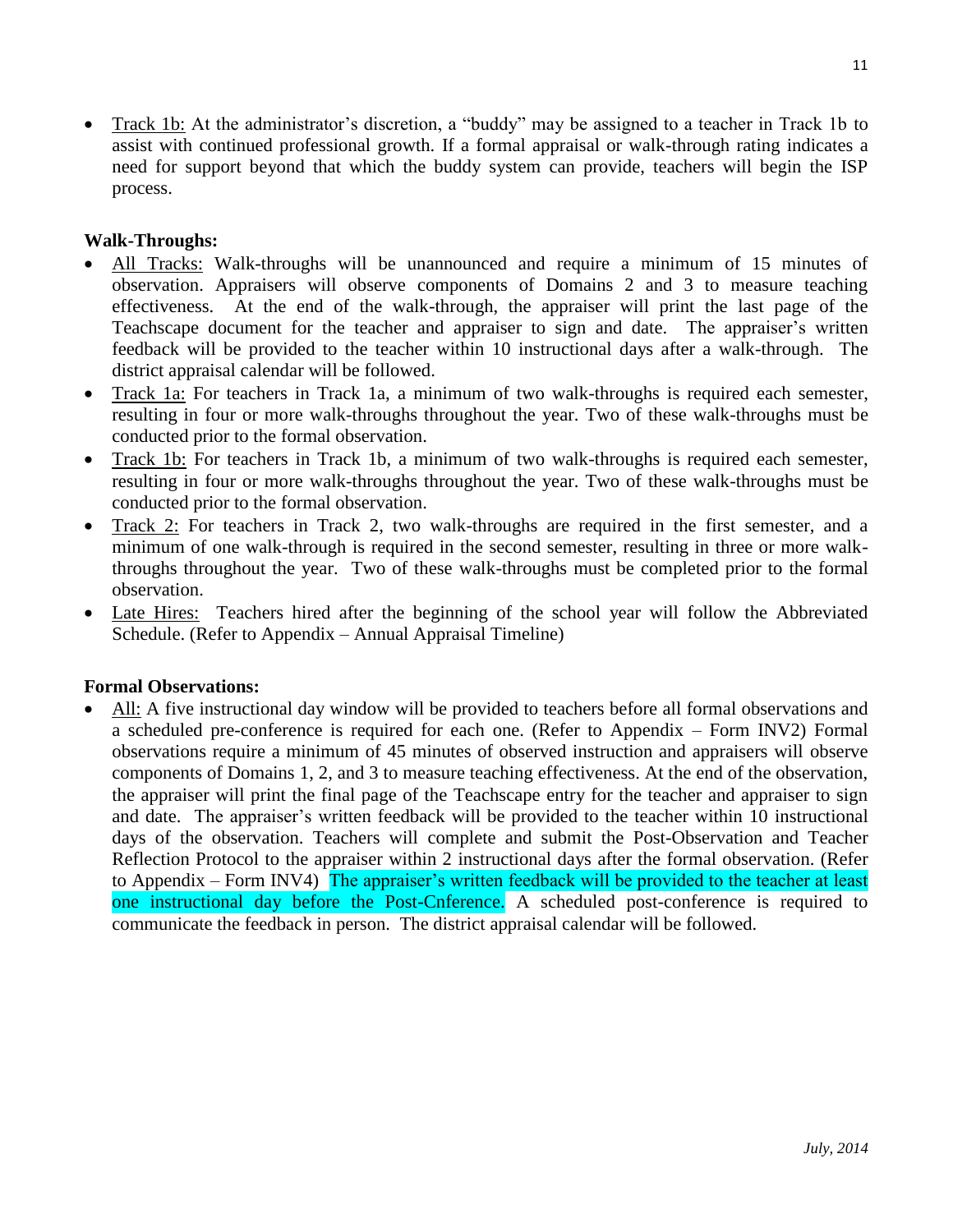

The following flow chart helps clarify the formal obersvation process:

- Track 1a: One formal observation is required during the first semester. This observation is to be scheduled after two walk-throughs. If a teacher's performance results in an ISP, a second formal observation is required to take place in the second semester. Each observation will count as 50% of the overall formal observation rating.
- Track 1b: One formal observation is required at any time during the year. If a teacher's performance results in an ISP, a second formal observation is required to take place in the second semester. Each observation will count as 50% of the overall formal observation rating.
- Track 2: One formal observation is required at any time during the year. There is no required second formal observation if a teacher's performance results in an ISP.
- Late Hires: Teachers hired after the beginning of the school year will follow the Abbreviated Schedule. (Refer to Appendix – Annual Appraisal Timeline)

#### **Second Appraisal Requests:**

 All Tracks: If a teacher disagrees with the written observation feedback, a second appraisal may be requested in writing within 10 instructional days after receiving the observation feedback. If a second appraisal is requested, the principal will notify the HR Director for Teacher Quality who will request the appropriate access to Teachscape. Each campus will be paired with another predetermined campus to assist in second appraisals. (Refer to Appendix – Second Appraisal Paired Schools) A final formal observation appraisal rating will be determined by using 60% of the domain ratings from the first appraisal and 40% of the domain ratings from the second formal appraisal.

#### **Pre-Conferences:**

 All Tracks: A pre-conference is required for all formal observations. (Refer to Appendix – Form INV2) The pre-conference will be held at least 5 instructional days before the formal observation. A one instructional day notice will be given to the teacher prior to the pre-conference.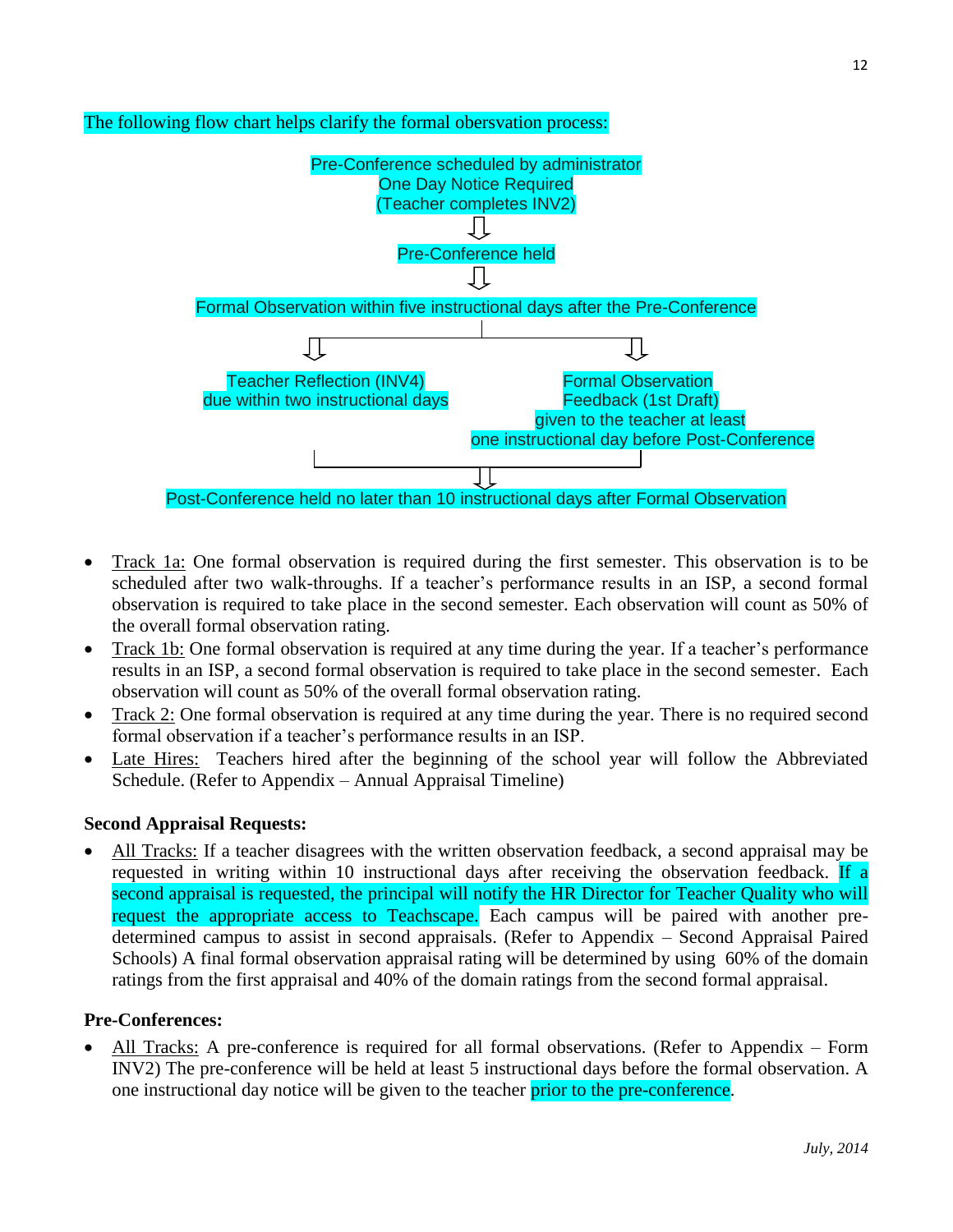#### **Post-Conferences:**

- All Tracks– *Formal Observations*: A post-conference to present observation feedback to the teacher is required within ten instructional days after the formal observation. A draft copy of the formal observation findings will be given to the teacher at least one instructional day before the postconference. At the conference, a hard copy of the findings is to be signed and dated by the teacher and appraiser.
- Track 1a *Walk-Throughs*: For teachers in Track 1a, post-conferences are required within ten instructional days after the walk-through.
- Track 1b and 2 *Walk-Throughs*: For teachers in Track 1b and 2, post-conferences are required within ten instructional days after the walk-through if the teacher's performance resulted in a rating of unsatisfactory on any component. For all other ratings, post-conferences are optional. The teacher or appraiser may request a post-conference after any walk-through.

#### **Artifacts:**

- All Tracks *Walk-Throughs:* Artifacts may be submitted for Domains 2 and 3. Artifacts must be submitted within two instructional days of the walk-through. The submission of an artifact(s) may increase the level of performance.
- All *Post-Conferences (Formal Observations)*: During the pre- and/or post-conference of a formal observation, specific artifacts will be collaboratively identified by the teacher and the appraiser. Artifacts related to the lesson, for Domains 1-3, will be reviewed and discussed during formal observation post-conferences. The submission of an artifact(s) may increase the level of performance.
- All *Summative Conferences:* For the summative conference, artifacts will be due as designated by the Invest Appraisal Calendar. The submission of an artifact(s) may increase the level of performance.
	- Required artifacts will be identified by domain as listed on the artifact form. (Refer to Appendix – Form INV10) The collection process for required artifacts in Domains 1-4 will be defined on each campus at the discretion of the principal, and will be due the date indicated on the current year Invest Appraisal Calendar. If required artifacts are not submitted, the highest possible rating will be based on walk-through and formal observation data in Domains 1-3. Components in Domain 4 will be evaluated based Administrator evidence.
	- Optional artifacts for Domains 1-4 may be presented by the teacher, at their discretion, to provide additional evidence, in efforts to positively affect their rating. (Refer to Appendix - Form INV7 use a minimum of one form per domain.) If teachers do not submit an artifact(s) for any domain (1 2, 3 or 4), the rating for that domain will be determined based on the observation data and/or administrator evidence. A teacher will not be penalized for not submitting optional artifacts.

#### **Action Plan Reflection:**

 All: Teachers should record their reflection of the Goals and Action Plans they set at the beinning of the year on Action Plan Reflection form. (Refer to Appendix – Form INV6) This form will be due at the same time as the Artifacts.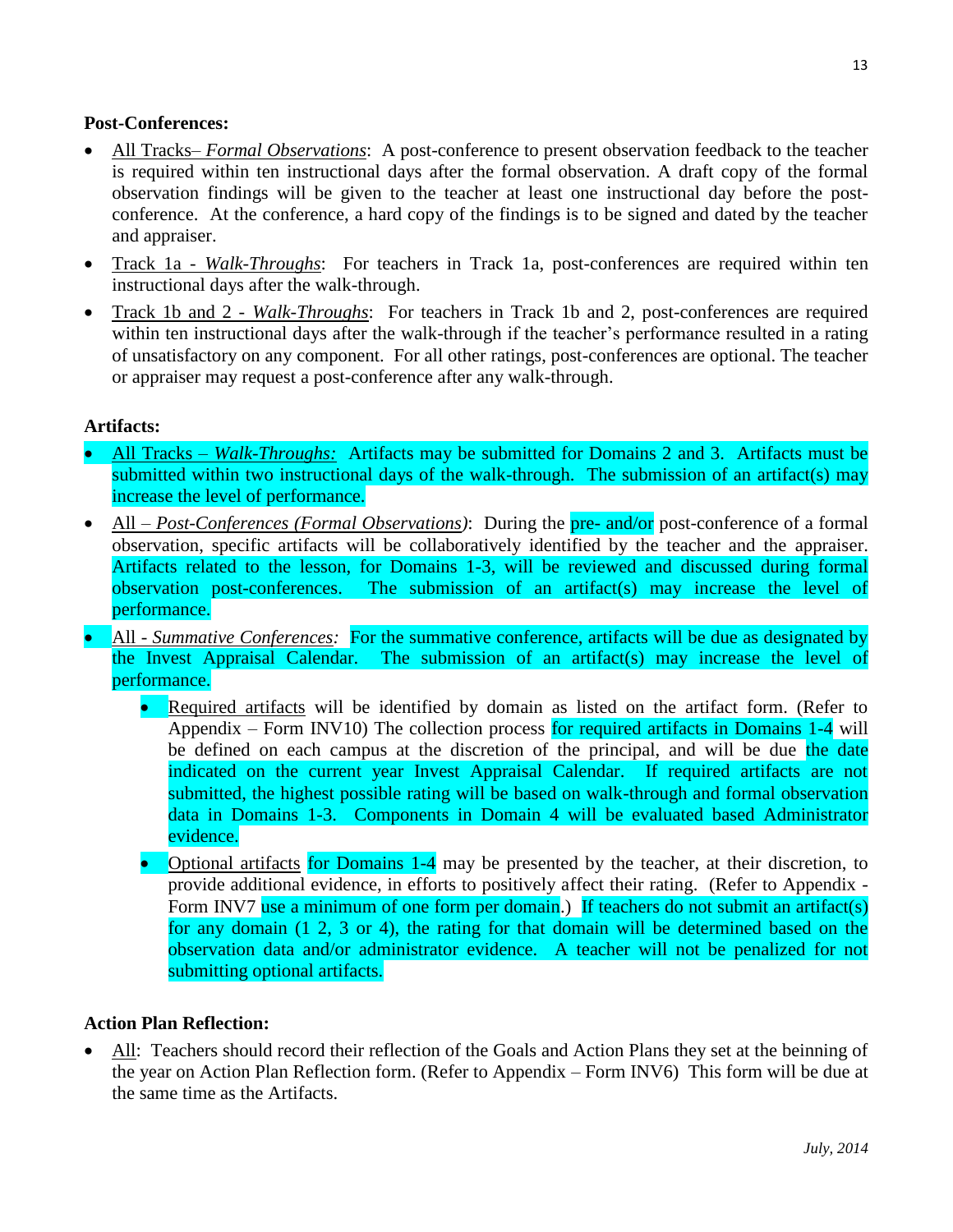- All *End of Year (Part A)*: The summative score on the Framework for Teaching is cumulative and considers all observations and artifacts. (Refer to Appendix – Form INV10) A draft of the summative score will be given to the teacher at least five instructional days before the end of year summative conference. The final summative rating for Part A will be disseminated no later than 15 instructional days before the last day of instruction. The INVEST Appraisal Calendar will be followed.
- All *Semester I of Following Year (Part B)*: The final rating on Student Growth will be completed no later than the first six weeks of instruction of the following school year. If there are transfer teachers to the campus, their current appraiser will complete Part B. The INVEST Appraisal Calendar will be followed.

#### *vi. Policies, Protocols and Procedures for an Individual Support Plan (ISP) and Professional Growth Plan (PGP)*

#### **Triggers:**

- ISP Domain documentation: An ISP may be developed at any time for teachers or other staff members if an appraiser has documentation of an event or a pattern of teacher practice that could potentially produce a rating of basic or unsatisfactory in any of the four domains. A meeting will be held where a formal letter will be given to the teacher explaining the deficiencies that led to the development of an ISP. The letter must be signed and dated by the administrator and the teacher. If a teacher transfers to a new campus while on an ISP, they are required to continue the ISP at the new campus.
- ISP Formal documentation: An ISP will be developed if a teacher receives a basic rating in two or more domains or an unsatisfactory rating in one or more domains. A meeting will be held where a formal letter will be given to the teacher explaining the deficiencies that led to the development of an ISP. The letter must be signed and dated by the administrator and the teacher.
- ISP Additional considerations: An ISP may be extended to the next school year.
- PGP: A PGP will be developed if 80% or more of the targeted components identified in an ISP are not at least proficient as demonstrated by walk-throughs or 100% of professional activities identified in an ISP are not successfully completed. A meeting will be held where a formal letter will be given to the teacher explaining the deficiencies in the ISP that led to the development of a PGP. The letter must be signed and dated by the administrator and the teacher.

#### **Walk-Throughs:**

- ISP: A minimum of three walk-throughs will be conducted during the ISP. Post-conferences are required after each walk-through. Assistance from internal and/or external staff may be used throughout the ISP. Walk-throughs performed as part of an ISP may count toward any of the required walk-throughs for the semester.
- PGP: A minimum of four walk-throughs will be conducted during the PGP. Post-conferences are required after each walk-through. Assistance from internal and/or external staff may be used throughout the PGP. Walk-throughs performed as part of a PGP may count toward any of the required walk-throughs for the semester.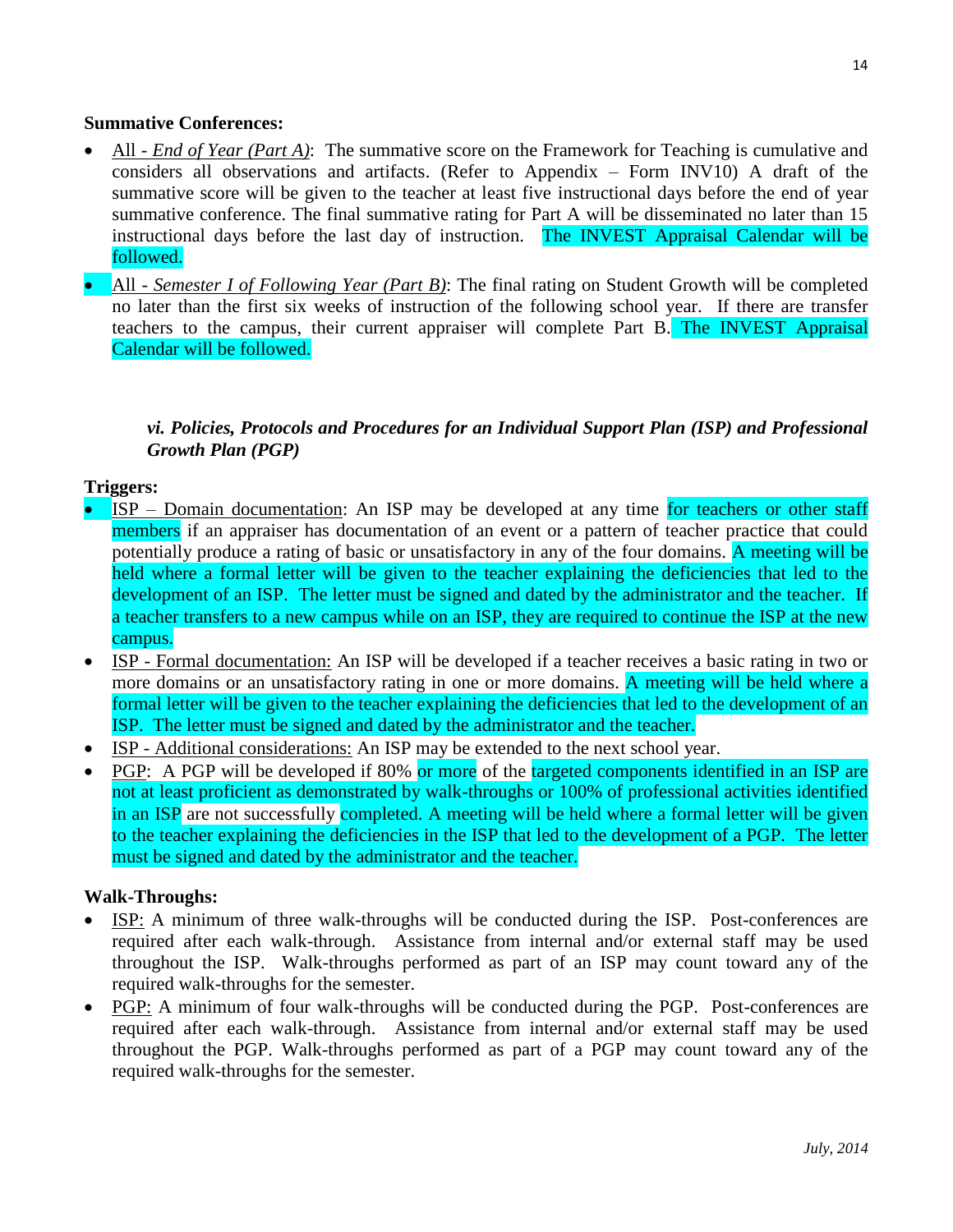#### **Formal Observations:**

ISP – Track 1a and 1b: If an ISP is developed for a Track 1a or Track 1b teacher, a second formal observation is required during the second semester, and the second formal observation will be unannounced. A post-conference is required following the observation.

#### **Plan Development:**

- ISP: The ISP will be developed collaboratively between the teacher and appraiser. (Refer to Appendix – Forms INV5a) The structure must include the following elements: plan start and end dates, targeted components, support plan outcomes, professional activities, projected dates, artifacts (optional), evidence of completion, and plan outcome. Walk-through and post-conference dates will also be documented on the ISP.
- PGP: The PGP will be developed collaboratively between the teacher and appraiser. (Refer to Appendix – Forms INV5) the structure must include the following elements: start and end dates, domains and components, plan goals, , a timeline, expected outcomes, intervention activities, evidence of completion, directives for change, plan monitoring, plan summary and plan outcome. Walk-through and post-conference dates will also be documented on the ISP.

#### **Duration:**

- ISP: The ISP will be implemented for a minimum of four to six instructional weeks. The evaluator has the option to recommend a onetime four week extension of the plan (in lieu of transferring to a PGP) if at least 80% of the targeted components identified in an ISP are at least proficient as demonstrated by walk-throughs and 100% of professional activities identified in an ISP have been successfully completed. An ISP may carry over to the following school year. If a teacher transfers to a new campus while on an ISP, they are required to continue the ISP at the new campus.
- **PGP:** The PGP will be implemented for a minimum of four to six instructional weeks. A PGP may carry over to the following school year. If a teacher transfers to a new campus while on a PGP, they are required to continue the PGP at the new campus.

#### **Artifacts:**

• ISP and PGP: Artifacts will be specified during the development of the plans. Artifacts will be used to monitor progress and to measure teacher goal attainment.

#### **Expected Outcomes:**

- $\bullet$  ISP: The appraiser and teacher will identify support plan outcomes to improve: (1) Teacher actions specific to individual practice and/or  $(2)$  Impact on student growth. The plan will include a projected dates for each professional activity.
- PGP: The appraiser and teacher will identify expected outcomes and directives for change to improve: (1) Teacher actions specific to individual practice and/or (2) Impact on student growth. The plan will include a timeline for each intervention activity.

#### **Results:**

- ISP:
	- 1. Return to Track 1 or Track 2 if all targeted components identified in an ISP are at least proficient as demonstrated by walk-throughs and 100% of professional activities identified in an ISP are successfully completed. A meeting will be held at the conclusion of the ISP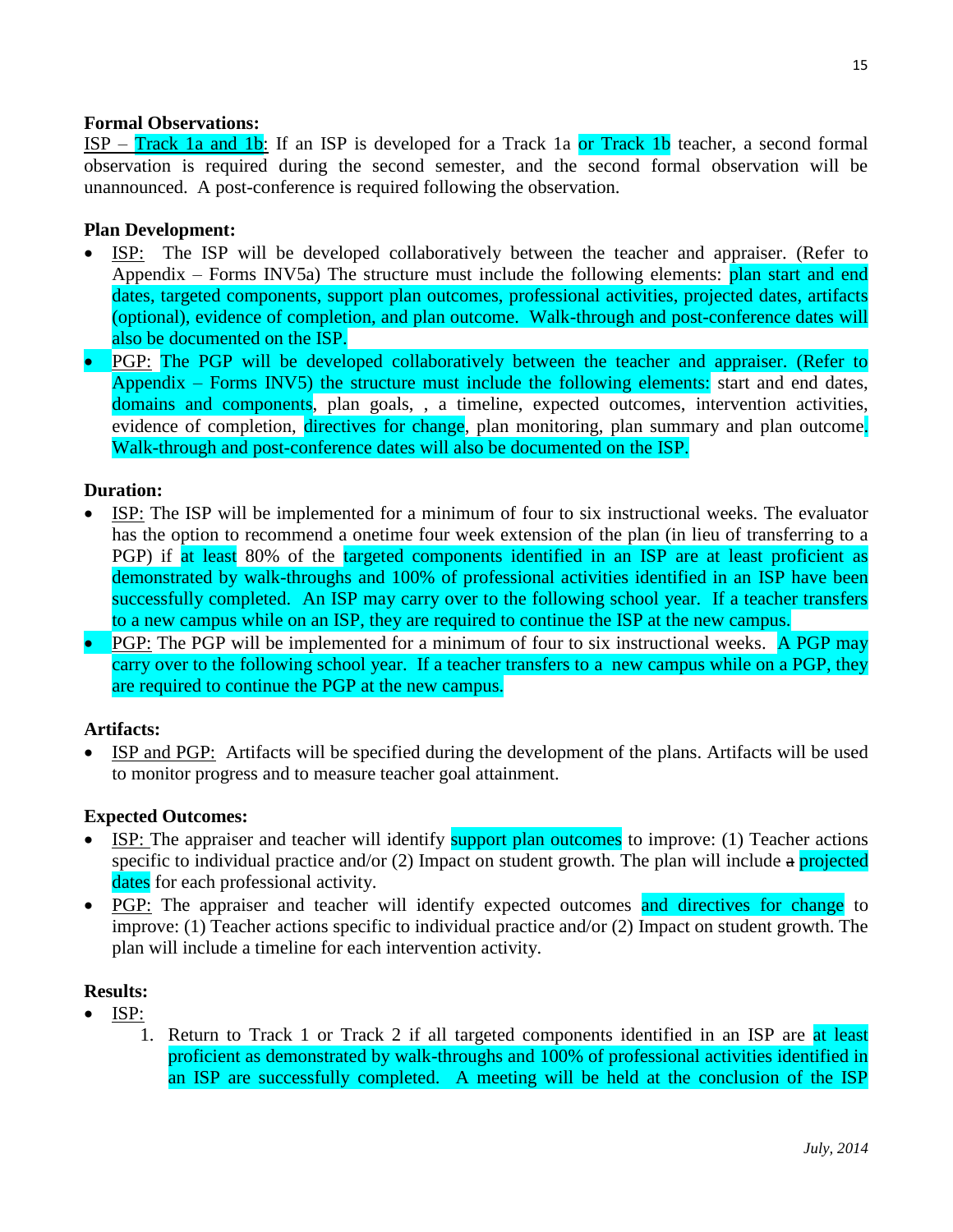where a formal letter will be given to the teacher indicating the successful completion of the ISP. The letter must be signed by the administrator and the teacher.

- 2. Develop a PGP if at least 80%, but not all, of the targeted components identified in an ISP are not at least proficient as demonstrated by walk-throughs and/or 100% of professional activities identified in an ISP are not successfully completed. A meeting will be held at the conclusion of the ISP where a formal letter will be given to the teacher reiterating the results of the ISP that contributed to the development of a PGP. The letter must be signed by the administrator and the teacher.
- 3. The ISP may be extended for an additional four weeks if at least 80%, but not all, of the targeted components identified in an ISP are at least proficient as demonstrated by walkthroughs and 100% of professional activities identified in an ISP are successfully completed. A meeting will be held where a formal letter will be given to the teacher reiterating the results of the ISP that contributed to extending the ISP. The letter must be signed and dated by the administrator and the teacher.
- PGP:
	- 1. Return to Track 1 or Track 2 if all expected outcomes and intervention activities of the existing plan are successfully completed and a sustained change in practice is observed as demonstrated by walk-throughs. A meeting will be held at the conclusion of the PGP where a formal letter will be given to the teacher indicating the successful completion of the PGP. The letter must be signed by the administrator and the teacher.
	- 2. Development of a new plan if any of the expected outcomes or intervention activities of the existing plan are not successfully completed or a sustained changed in practice is not observed as demonstrated by walk-throughs. Based on performance, a recommendation for non-extension or non-renewal of contract may occur. Even if a recommendation for a nonrenewal or non-extension of contract is made, the teacher must continue with the new PGP. A meeting will be held at the conclusion of the PGP where a formal letter will be given to the teacher indicating reiterating the deficiencies of the previous PGP that contributed to the creation of a new PGP. The letter must be signed by the administrator and the teacher.

#### *vii. Other Staff Specialized Framework*

In looking at the framework to be used for all educators in the district, it became clear early on that professionals categorized as Other Staff, those outside of tested areas such as art teachers, music teachers, nurses, librarians, and social workers, had unique standards of practice, and therefore needed unique rubrics.

Other Staff groups will each have their own Smart Card and Component Summary. These were built on the same constructs and principles as the standard *Framework for Teaching*, but have been modified for specific positions. (Refer to Appendix – Other Staff Smart Cards and Component Summaries) A list of staff that falls into the Other Staff category can be found at the end of section 1C of this manual.

Personnel in the Other Staff category will be classified as Instructional or Non-Instructional. Other Staff in non-instructional positions will NOT be placed in a Track; they will develop tailored Student Growth Objectives (SGOs). All Other Staff will receive SGO training by a district level expert and complete the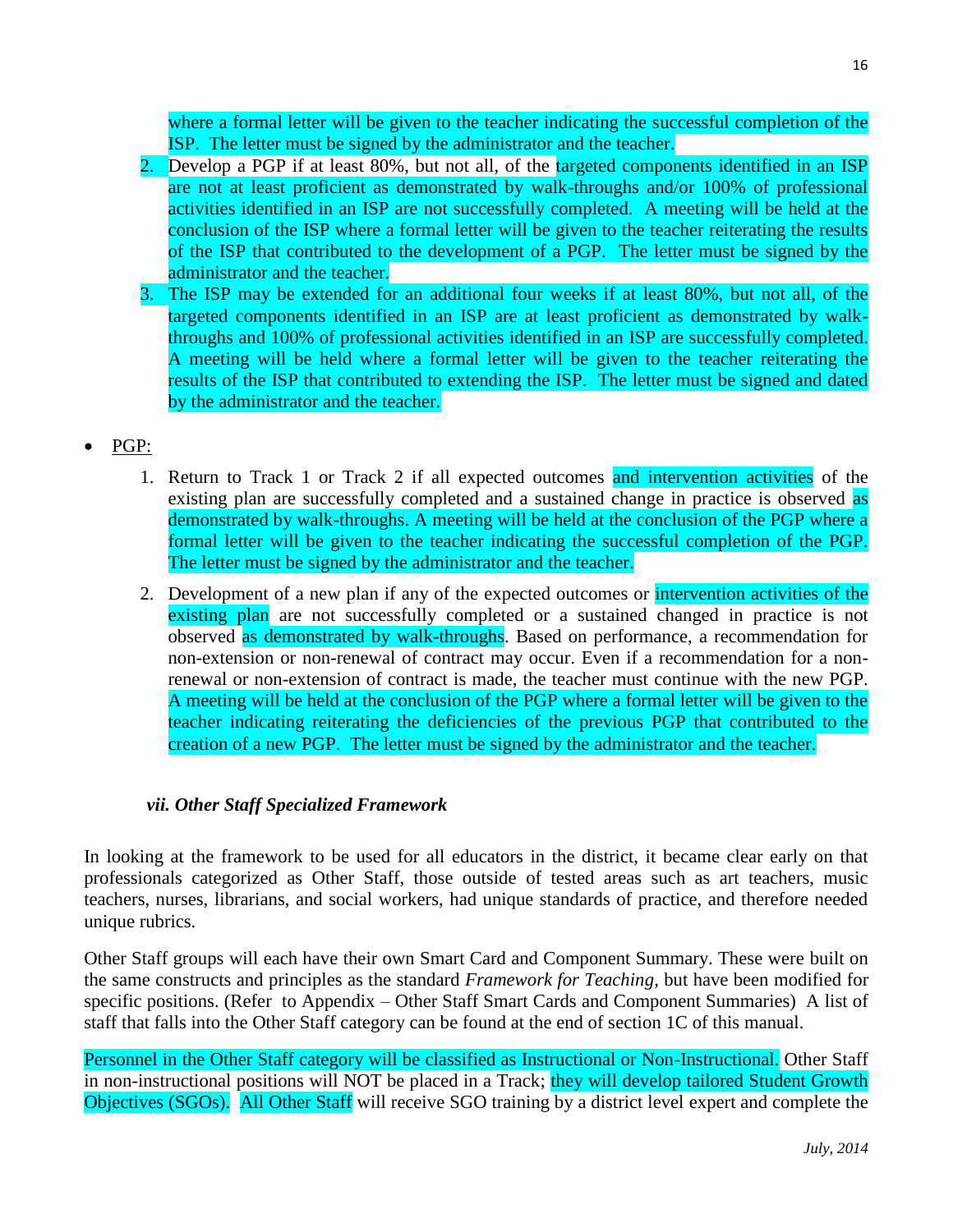Goals and Action Plans process. A conference will be scheduled to present feedback and the progress of the SGO at the conclusion of the first semester. (Refer to Appendix: Form INV9, page 5 - Other Staff Clarifier for a list of District Level Experts) Other Staff in instructional positions will be placed in Track 1 or 2 and follow the same timelines, protocols, and ISP/PGP procedures; making adjustments and necessary arrangements with appraisers around "classroom observation" intents, when necessary for those who work in alternative environments. All ISP and PGP procedures apply to all professional staff. More information about SGOs can be found in section II.b.ii of this manual.

#### **b. Student Growth**

#### *i. The Aldine Growth Model Overview*

The primary purpose of using student learning growth as one part of a teacher's evaluation is to help teachers become more effective in their work. It will allow Aldine ISD to measure students' academic progress, improve instruction and services to students, identify teachers not making progress, and ensure that every child has access to an effective teacher.

#### *ii. Student Growth for Other Staff: Student Growth Objectives (SGOs)*

Other Staff professionals outside of tested subjects have an enormous impact on student growth and learning. Without standardized assessments in place to measure that impact, the Aldine Student Growth Model cannot be applied to these areas. To include all professionals in an evaluation system that focuses on student growth as an integral part of teacher quality, Aldine ISD piloted an initiative using SGOs to measure the impact of educators outside tested areas. An SGO is a long-term (typically one semester or one school year) academic goal that teachers/staff set for groups of students. It must be specific and measurable, based on available prior student learning data, and aligned to state standards, as well as any school and district priorities. SGOs should represent the most important learning during an interval of instruction or service and may be based on progress, mastery or a combination of the two. Staff using SGOs who fall below the rating standard will be placed on an ISP.

Other Staff professionals will be trained how to set SGOs from district level experts. The goal is for all teachers and staff members that are outside of tested subjects to use resources and exemplar objectives for the Student Growth part of INVEST, each setting one SGO. If an assessment is in place that is already approved by the district, that assessment must be used. If there is no district-approved assessment, a commercially developed assessment may be used, or one must be created. (Refer to Appendix – Form INV9)

During the pilot phase and initial roll-out of INVEST, Aldine ISD used SGO results for reporting purposes only; results were not included in the overall evaluation ratings.

#### **WHAT IS AN SGO?**

An SGO is a long-term academic goal that teachers/staff set for groups of students/teachers. It is specific and measurable, based on available prior student/teacher learning data, and aligned to state standards, as well as any school and district priorities. SGOs should represent the most important learning during an interval of instruction or service and may be based on progress, mastery, or combination of the two. Experience and research show that the objective setting process has the greatest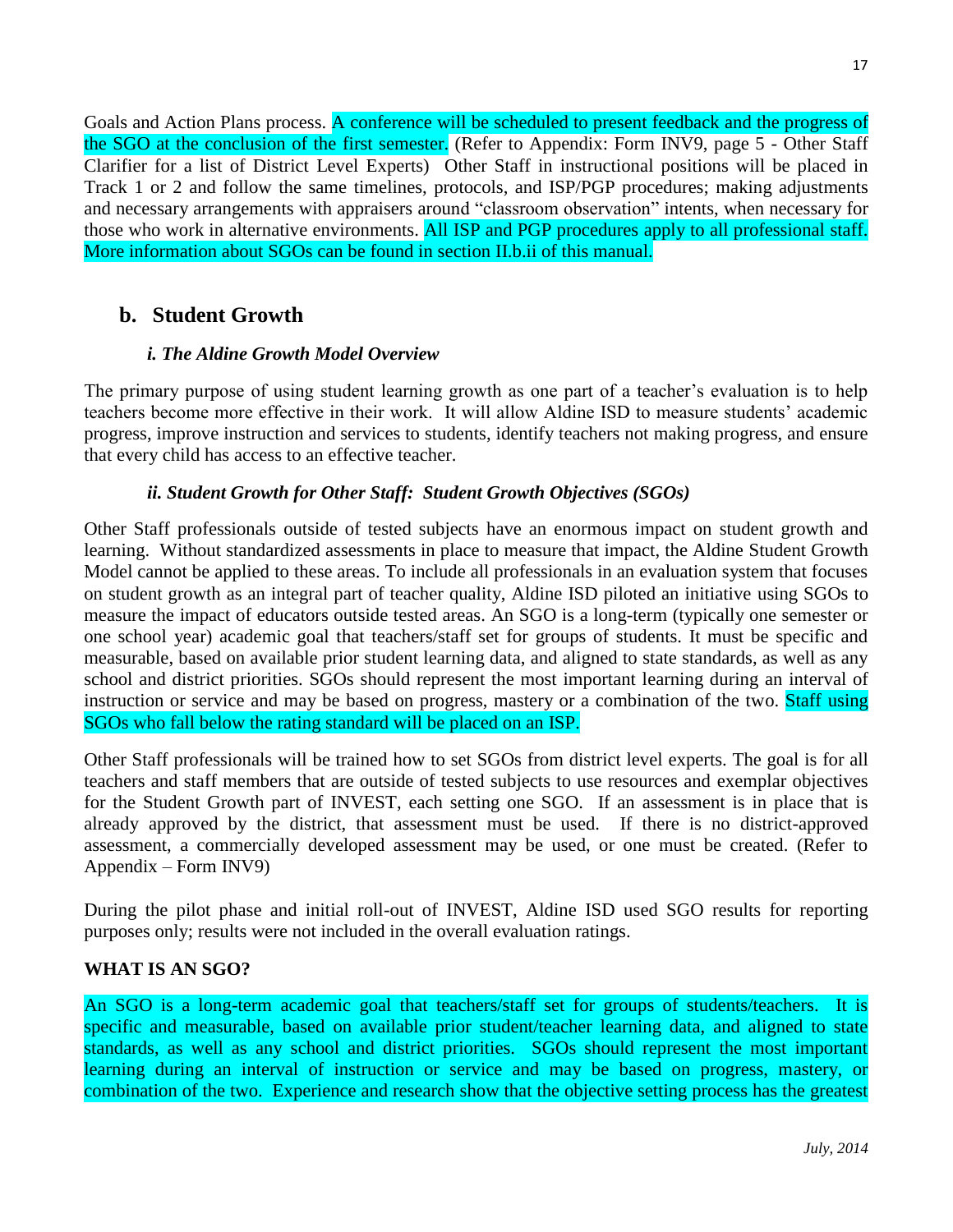impact on student/teacher learning when it is used to think through the professional practices that are having a positive impact on student growth. SGOs should be focused on educational expectations for the upcoming year. Compliance SGO's may also be created; if aligned with campus or district priorities.

SGOs will be developed within the confines of the definitions of the following phrases:

- Job-based
- Measurable
- Focused on growth in student learning
- Based on learning content and teaching strategies

**Job-Based:** A job-based objective reflects the type of work the faculty member performs with their students/teachers. For example, the objectives of third grade teachers are to be based on the work they do with students in their classroom; the objectives of music teachers are to be based on the work they do with their students; and the objectives of specialists, like school nurses, are to be based on the work they do with the students they serve in their capacity as a specialist.

**Measurable:** A measurable objective predicts quantifiable growth in student learning. Assessments, when administered, should be able to be scored and measured.

**Focused on Growth in Student/Teacher Learning or Compliance:** By focusing on student/teacher growth or compliance, objectives help teachers pay attention to how much student/teachers learn under their instruction, which means that objectives are set using baseline data and written with the expectation that student learning will be measured against that baseline data. Only those topics that clearly state a teacher's expectations for student learning growth are to be included in objective setting.

**Based on Learning Content and Teaching Strategies:** Objectives do more than establish a measurable "finish line." They also help frame learning content, instructional priorities for the year, and teaching strategies, the significant, realistic steps a faculty member must take to meet objectives.

#### **Procedures and Timelines for Setting and Evaluating SGOs:**

Student Growth Objectives (SGOs) will be set by teachers with feedback and direction provided by district level experts. Final approval must be granted by the campus principal.

Procedure - The objectives setting procedure has several steps. Within the first six to eight weeks of school, teachers will: (Refer to Appendix – Form INV9)

- 1. **Define:**
	- Population the specific group of students/teachers the SGO will address.
	- Instructional Time how often and for how long there is interaction with student/teacher population
	- Aligned Standards what specific standards (e.g., national, state, local, or Aldine recognized) and/or performance indicators (e.g., grade level, course, or objective statement) the SGO will address.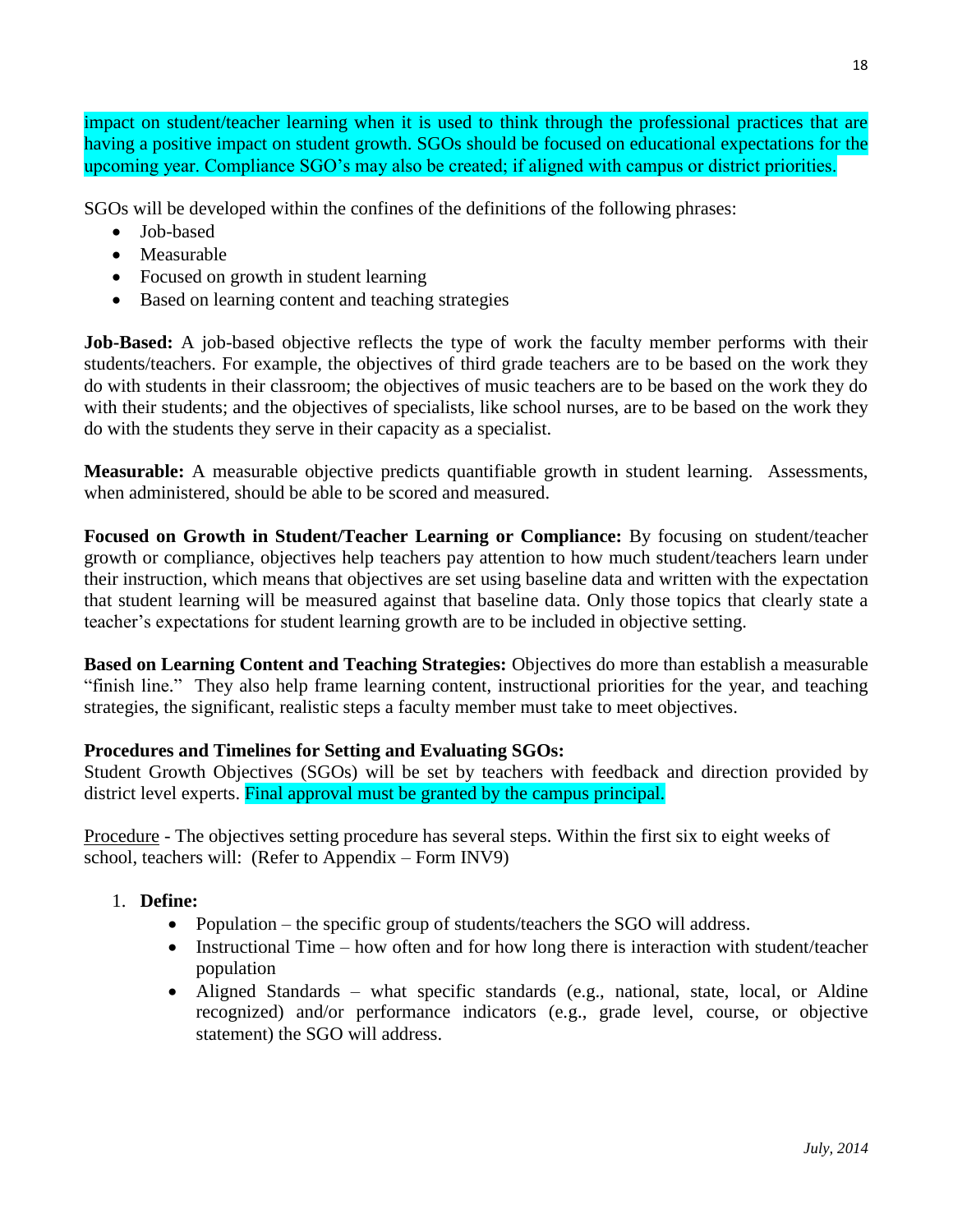#### 2. **Select or develop the assessment.**

- Assessments are the tests, presentations, projects, or other methods that provide specific data to measure student growth over time. For SGO's based on compliance, the evidence that proves compliance will be selected.
- Assessments should measure the content/skills of the SGO and be tied closely to the curriculum reflecting what students/teachers are expected to learn.
- Staff members must use existing district approved assessments when available.
- If no district approved assessment is available, staff members will use commercially available measurement tools or develop their own.
- Assessments not already approved by the district must be approved by the District Level Expert.
- The name of who created the assessment, its focus, the type, and what it requires of students should be included.

#### 3. **Set data collection parameters**

- How often and when will assessments be administered and data collected?
- Who will collect the data?

#### 4. **Determine how assessments will be scored.**

- Include a rubric as a scoring guide and instructions for how the assessment will be scored.
- Rubrics must be approved by District Level Experts.

#### 5. **Collect Baseline Data.**

- Baseline data sources measure the current content/skills of the SGO as identified at the beginning of the semester, or end of the prior year.
- Baseline data includes the number of students and grade level.
- Include the expected growth of the students if the baseline data predicts expected growth.
- Data may be included about subgroups of students, individual students, and/or a similar group of students/teachers.
- Indicate if the results are differentiated or tiered.

#### 6. **Determine how the SGO will indicate evidence of growth.**

This information should also explain the rationale of the SGO.

#### 7. **Write the SGO.**

Use the information in the previous steps to write the SGO.

#### Timeline -

- Within the first two instructional weeks of school, all staff that set SGOs will be trained by District Level Experts on the SGO development process.
- Within the first four instructional weeks of school, the first draft of the SGO will be submitted to the district level expert and principal. The district level expert will review the SGO, determining if it is rigorous and if the assessments/evidence and rubrics are appropriate, and generate feedback regarding the SGO.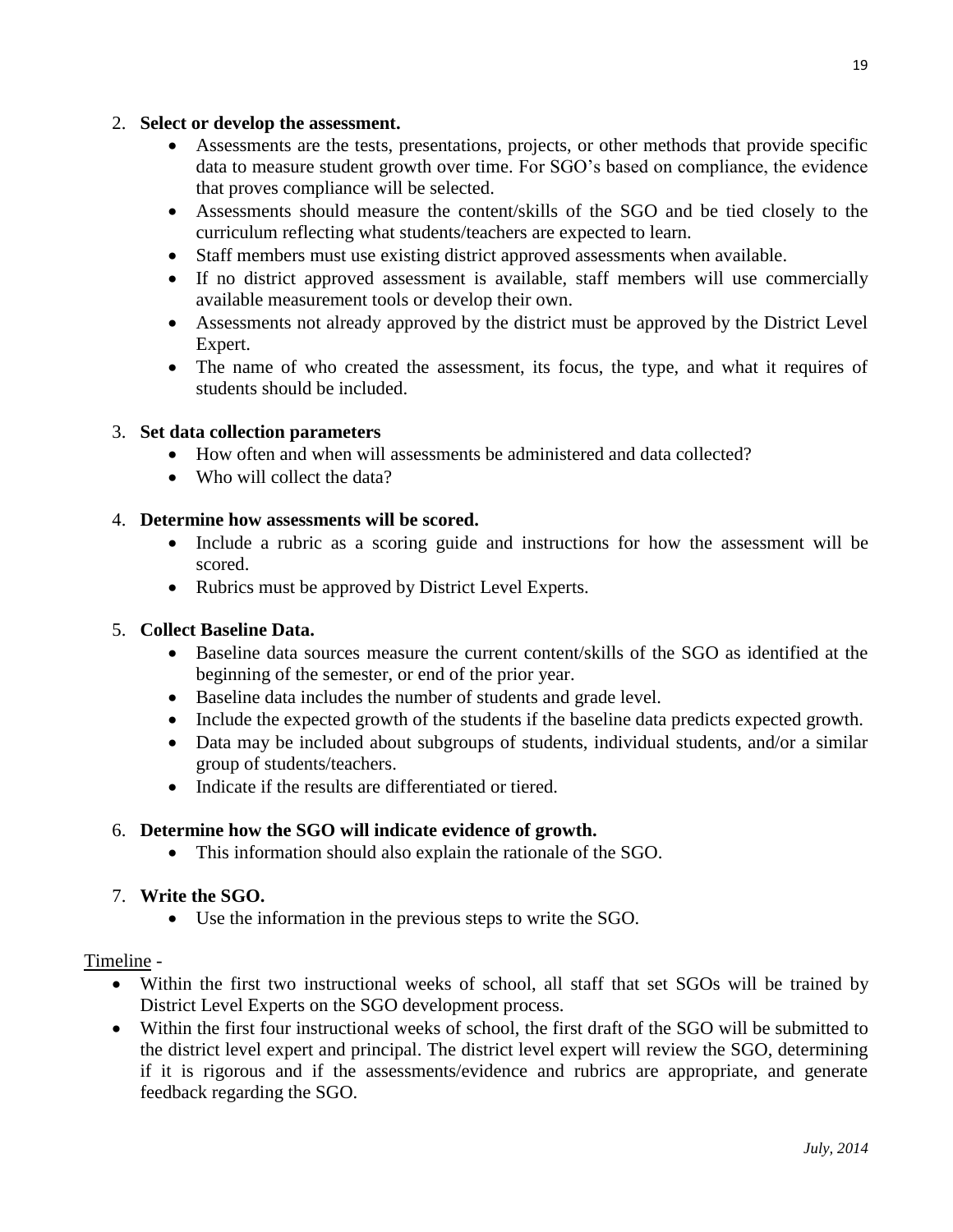- Within three instructional weeks of submission of the first draft, the district level expert will return the form with their feedback to the staff member and the principal.
- Within the first eight instructional weeks of the school year, the final SGO form is due to the district level expert and the principal and/or appraiser. The district level expert must approve the SGO, any assessments not already approved by the district, and all rubrics.
- At the beginning of the second semester, the appraiser will meet with the staff member to check progress toward meeting the SGO. In the course of this midpoint conversation, a consensus may be met to adjust the SGO. Any adjustments must be made based on student achievement data.
- Prior to the last day of instruction, all assessment data must be collected and submitted to appraiser.
- Within the first six instructional weeks of the following fall semester, the appraiser will determine an assessment rating based on evaluation of the SGO and the student/teacher growth results relative to the assessment.

Following the same guidelines as regular teachers, staff using an SGO who fall below the rating standard will be placed on an ISP.

#### *iii. Verification Process*

#### **Overview**

Student performance data will be pulled at specific times to be used in measuring student growth as a part of the evaluation process. It is important to determine which students are attributed to each teacher. Teachers will be able to verify the accuracy of students attributed to them.

#### **Definitions:** The following terms will be used within the verification process.

1) **As-of Date.** The as-of date is a date approximately 30 days into each semester (or course for full year courses) that will be used to determine if a student is attributed to a teacher. Students must be enrolled in the course prior to the as-of date if the student is to be attributed to a teacher. Students who enroll after the as-of date will not be attributed to a teacher.

# The following will be used for as-of dates:

Semester courses

- **Fall Semester.** The first Friday of October (Approximately 30 instructional days from the start of the semester).
- **Spring Semester.** The first Friday of February (Approximately 30 instructional days from the start of the semester).

Full year courses – The first Friday of October (Approximately 30 instructional days from the start of the semester).

2) **Verification Date.** The verification date is the date Aldine ISD will use to generate the lists of students that will be attributed to a teacher. The verification date will be aligned with assessment dates. Students must be enrolled in the class on the verification date to be attributed to a teacher.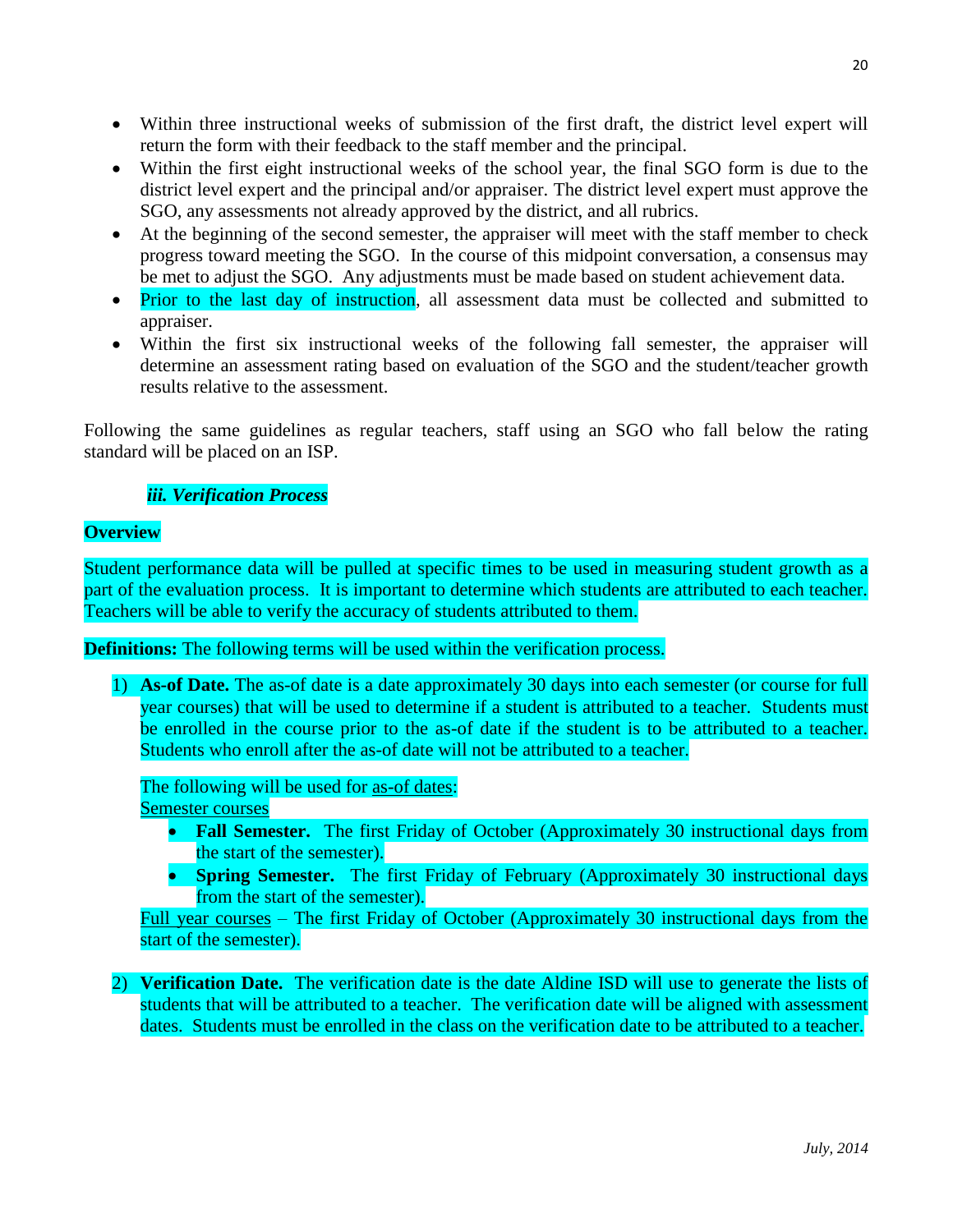The following will be used for verification dates: Semester courses

**• Fall Semester.** The first Friday of December.

**• Spring Semester.** The first Friday of April.

Full year courses – The first Friday of April.

#### **Rational**

The verification dates were selected because they: a) fall on a consistent date that is independent of when school begins; b) allow a period of time for schedule changes; and c) ensure the teacher has an appropriate amount of time to impact student growth (60 days for single semester classes and 120 days for yearlong classes; or 66% of the semester.

3) **Attributed Students.** The students whose performance data will be used to measure student growth as part of a teachers evaluation. Students will be attributed to a teacher if they are enrolled prior to the as-of date and continue to be enrolled in the class on the verification date.

The following will be used for teachers to verify attributed students:

Teacher Verification - The teacher five day verification window will provide teachers and other staff members the opportunity to verify attributed students.

- **Semester Courses.** The annual verification will be conducted for the fall and spring courses during the spring semester.
- Full Year Courses. The annual verification will be conducted during the spring semester.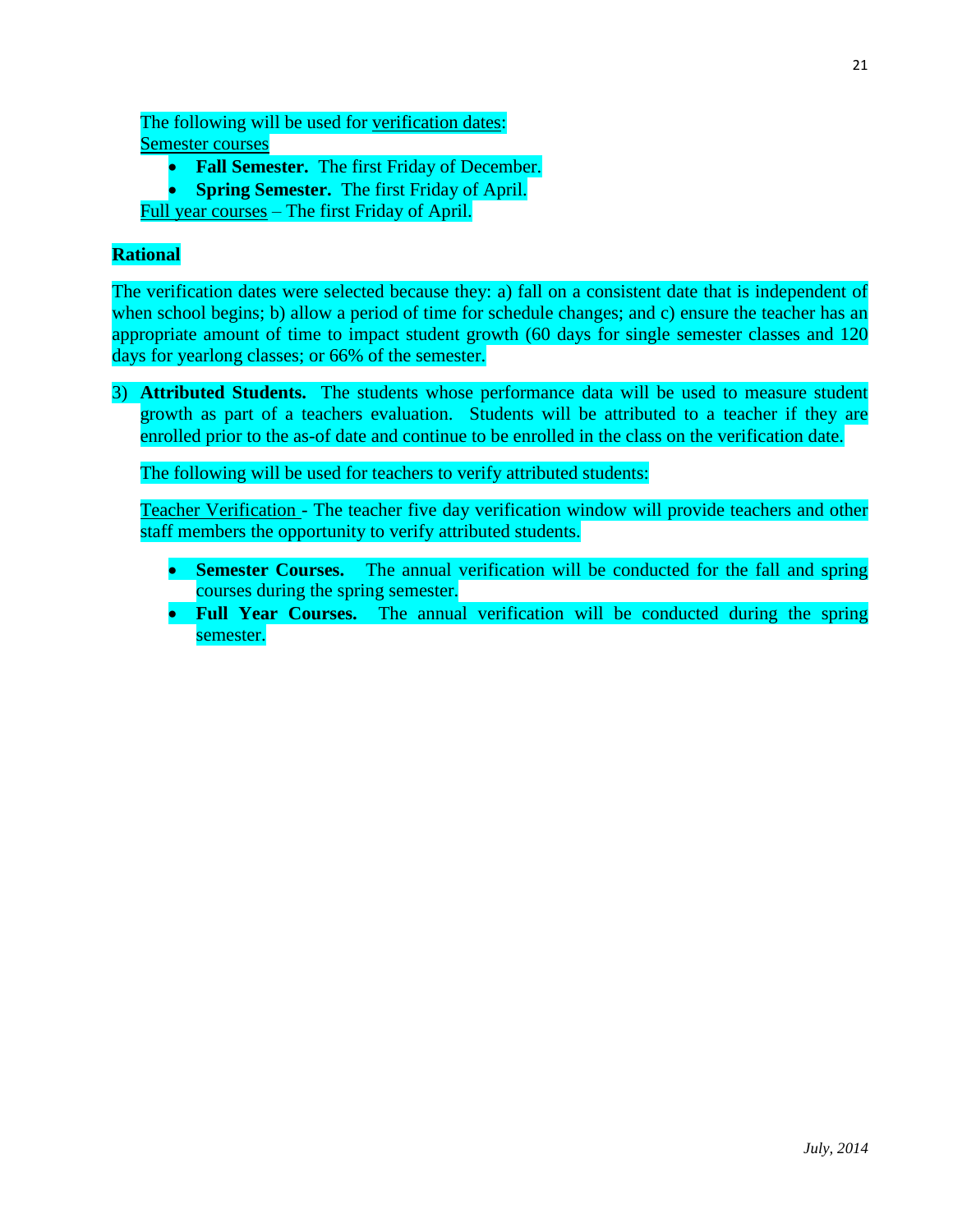# **III. FINAL INVEST RATING**

One key feature of the INVEST system is its use of multiple measures, drawn from both a teacher's observation scores and student growth scores, to produce teacher ratings. These ratings is are indispensable for more accurately differentiating instructional practice, increasing teacher effectiveness and improving teacher retention.

The "**Final INVEST Rating**" will be divided into two parts:

- (1) **Teacher Practice (Framework for Teaching Score):** In the spring, administrators will combine scores on components, and then domains, to give each teacher a rating of *Highly Effective, Effective, Needs Improvement, or Ineffective* on the Danielson Framework for Teaching.
- (2) **Student Growth (Aldine Growth Model Score):** Prior to the last instructional day of the academic year, teachers will administer their relative assessment, thus providing a student growth score, which will also fall into one of the same four categories SGP or SGO data will be used to determine level of proficiency.

#### **a. Combining Danielson Measures for the Rating Matrix: Part A**

On each component, administrators will use the evidence they have gathered through observations, conferences and artifact collection to give teachers a score of 1- 4 (1 being unsatisfactory and 4 being distinguished). Once teachers have received scores on the individual components, the scores are averaged to provide an overall rating.

The final ratings will be weighted. The score given for each component will be derived as follows:

50% from the formal observation score, and

50% from the cumulative scores of all walk-throughs.

|                | <b>Domain 1: Planning and Preparation</b>              | <b>Domain 2: Classroom Environment</b> |                                                       |  |  |
|----------------|--------------------------------------------------------|----------------------------------------|-------------------------------------------------------|--|--|
| 3              | 1a. Demonstrating knowledge of content and<br>pedagogy | 3                                      | 2a. Creating an environment of respect<br>and rapport |  |  |
| 3              |                                                        | 3                                      |                                                       |  |  |
|                | 1b. Demonstrating knowledge of students                |                                        | 2b. Establishing a culture for learning               |  |  |
| 3              | 1c. Setting instructional outcomes                     | 3                                      | 2c. Managing classroom procedures                     |  |  |
| 3              | 1d. Demonstrating knowledge of resources               | 3                                      | 2d. Managing student behavior                         |  |  |
| 3              | 1e. Designing coherent instruction                     | 3<br>2e. Organizing physical space     |                                                       |  |  |
| 3              | 1f. Designing student assessments                      |                                        |                                                       |  |  |
| 3.00           | <b>4 Domain 1 Average</b>                              | 3.00                                   | <b>4 Domain 2 Average</b>                             |  |  |
|                | <b>Domain 4: Professional Responsibilities</b>         |                                        | <b>Domain 3: Instruction</b>                          |  |  |
| 3              | 4a. Reflection on Teaching                             | 3                                      | 3a. Communicating with students                       |  |  |
| 3              | 4b. Maintaining accurate records                       | $\mathcal{D}_{\mathcal{L}}$            | 3b. Using questioning and discussion                  |  |  |
|                |                                                        |                                        | techniques                                            |  |  |
| 2              | 4c. Communicating with families                        | 2                                      | 3c. Engaging students in learning                     |  |  |
| $\overline{2}$ | 4d. Participating in a professional                    | $\overline{4}$                         | 3d. Using assessment in instruction                   |  |  |
|                | community                                              |                                        |                                                       |  |  |
| 3              | 4e. Growing and developing professionally              | $\overline{4}$                         | 3e. Demonstrating flexibility and<br>responsiveness   |  |  |
| 3              | 4f. Showing professionalism                            |                                        |                                                       |  |  |
| 3              | 4g. Maintaining Attendance                             |                                        |                                                       |  |  |
|                |                                                        |                                        |                                                       |  |  |
| 2.67           | <b>4 Domain 4 Average</b>                              | 3.00                                   | <b>Domain 3 Average</b>                               |  |  |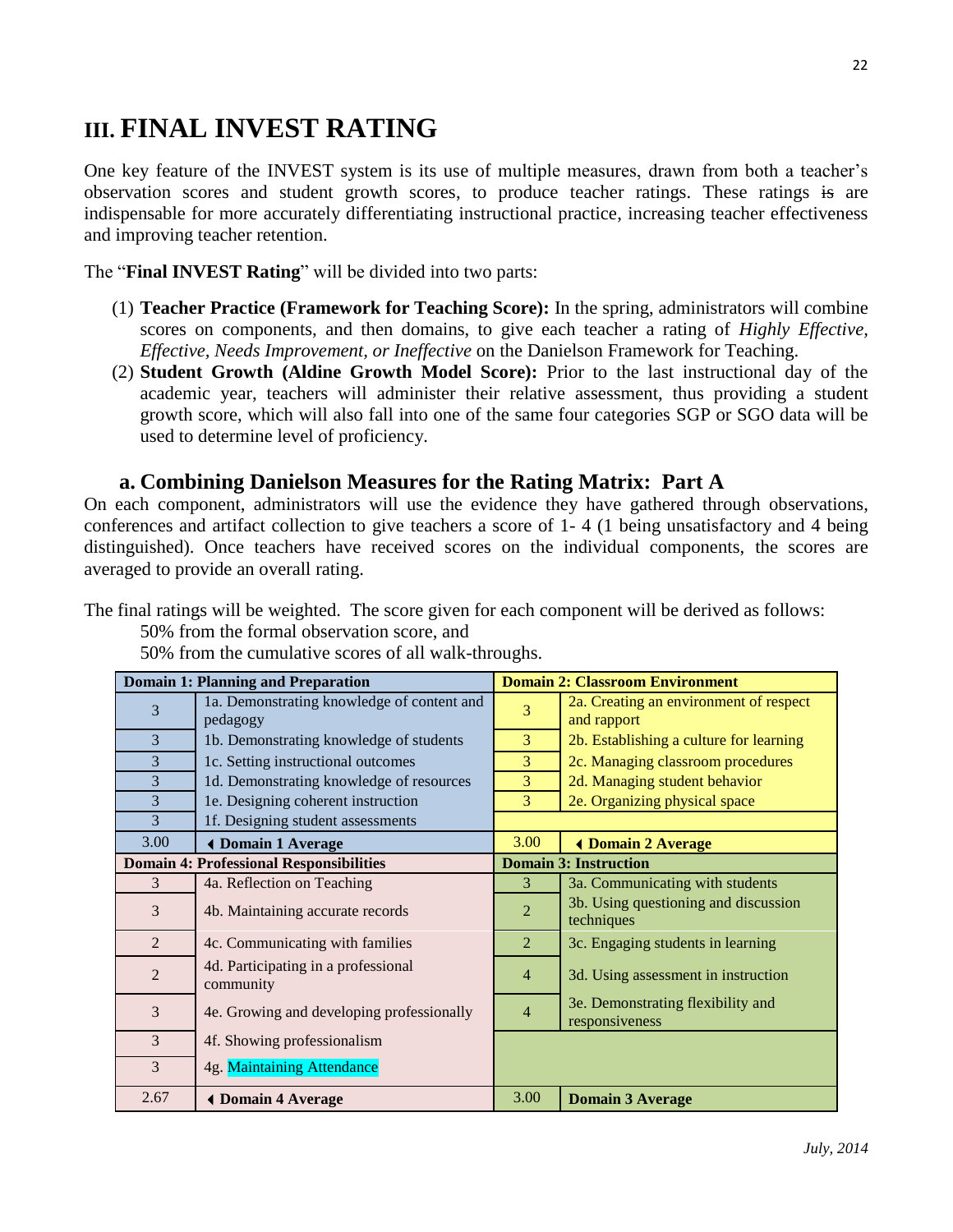Once averaged, each domain score, which carries to the hundredth place (not rounded), where applicable, will then fall into an overall proficiency range. Cutoffs for these different ranges are found in the top row of the chart below (in the gray shaded area):

| <b>Domain</b>                                              | <b>Distinguished</b><br>$4.00 - 3.50$ | <b>Proficient</b><br>$3.49 - 2.80$ | <b>Basic</b><br>$2.79 - 2.20$ | <b>Unsatisfactory</b><br>$2.19 - 1$ | <b>Score</b> |
|------------------------------------------------------------|---------------------------------------|------------------------------------|-------------------------------|-------------------------------------|--------------|
| Domain 1<br><b>Planning and</b><br><b>Preparation</b>      |                                       | $\mathbf X$                        |                               |                                     | 3.00         |
| Domain 2<br><b>Classroom</b><br><b>Environment</b>         |                                       | $\mathbf X$                        |                               |                                     | 3.00         |
| Domain 3<br><b>Instruction</b>                             |                                       | $\mathbf X$                        |                               |                                     | 3.00         |
| Domain 4<br><b>Professional</b><br><b>Responsibilities</b> |                                       |                                    | $\mathbf X$                   |                                     | 2.67         |

The ranges, or "cutoff scores" for each domain, were set based on what work group members, district leadership and consultants believed was a fair combination of component ratings. Research from the MET Project on the Danielson Framework documents that a score of distinguished or unsatisfactory *on all components* is quite rare. To ensure that deserving teachers could earn the highest rating, the cutoff score was set at 3.5, making it possible to be distinguished even though teachers did not receive this rating in each domain. For example, in Domains 2 and 3, teachers distinguished in three out of five components, and proficient in the other two can be rated distinguished for the domain as a whole. Similarly, to be considered proficient in each domain, teachers must score equal to or greater than a 2.8. This allows teachers to score proficient on four and basic in one of the five components and be considered proficient overall

Once scores are established at the domain level, teachers can be assigned an overall rating using a very simple set of rules. Domains 2 and 3 – Classroom Environment and Instruction – are most important; they are considered to be the "power domains" because they are most directly connected to student learning results and are the focus of the instructional videos created by Teachscape for evaluation and training. These rules are described in each of the performance level rating boxes below:

#### **Rating Matrix: Part A (Teacher Practices)**

| <b>Performance Level Conditions</b>                                             |             |  |
|---------------------------------------------------------------------------------|-------------|--|
| <b>Highly Effective</b>                                                         |             |  |
| Domains 2 and 3 result in a distinguished rating.<br>$\blacksquare$             |             |  |
| Domains 1 and 4 must in a proficient or distinguished rating.<br>$\blacksquare$ |             |  |
| <b>Effective</b>                                                                |             |  |
| Domains 2 and 3 result in a proficient rating.<br>٠                             | $\mathbf x$ |  |
| Domain 1 or 4 results in a basic rating.<br>٠                                   |             |  |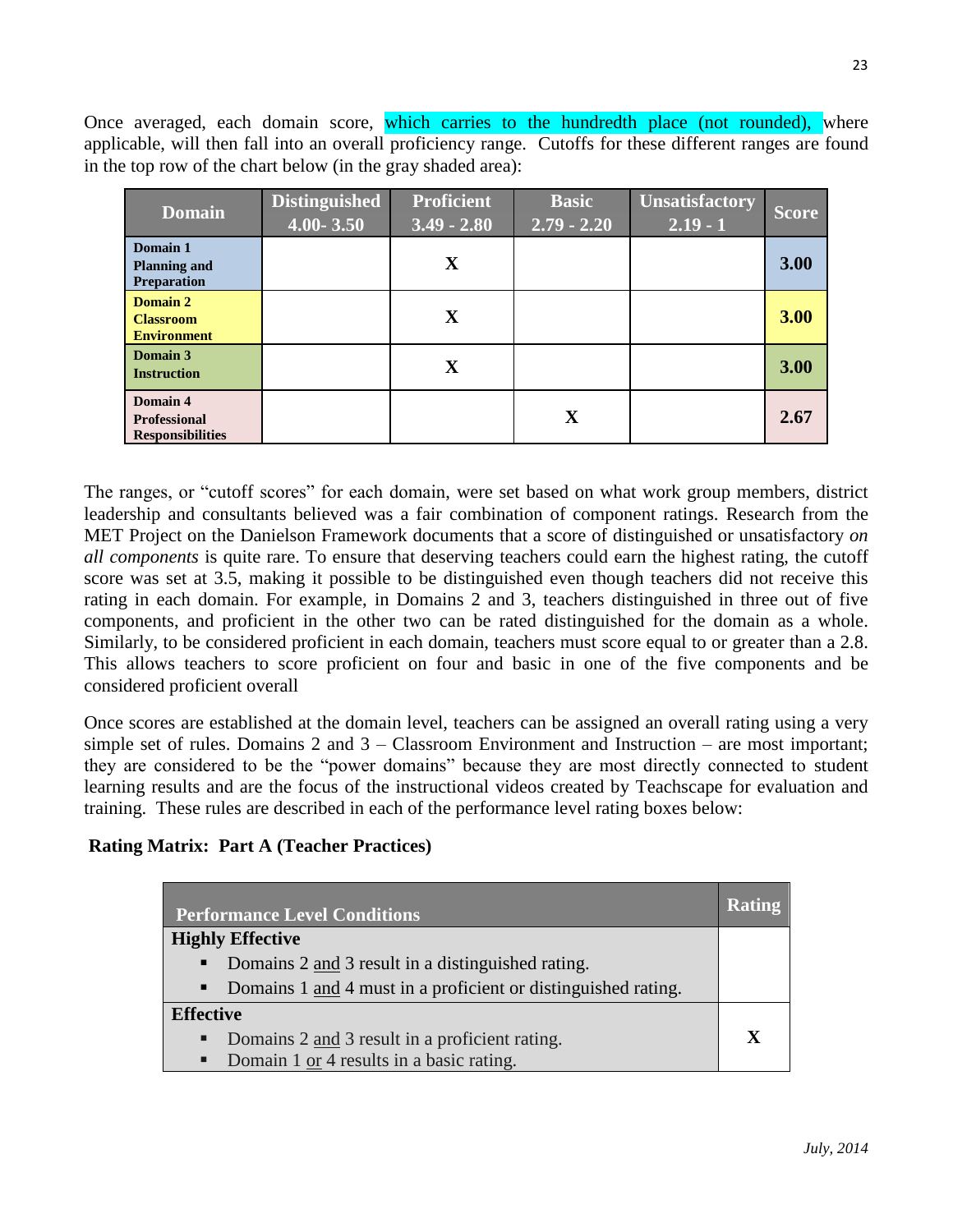| <b>Needs Improvement</b>                          |  |  |  |
|---------------------------------------------------|--|--|--|
| • More than one domain results in a basic rating. |  |  |  |
| • Domain 2 or 3 results in a basic rating.        |  |  |  |
| <b>Ineffective</b>                                |  |  |  |
| One domain results in an unsatisfactory rating.   |  |  |  |
| Three or more domains result in a basic rating.   |  |  |  |

### **b. Using Student Growth Percentile for the Matrix Rating: Part B**



Once the district receives its testing data, The Teaching Doctors Company will perform the statistical analysis for every eligible teacher reflecting their overall student growth percentile. The final rating for Part B will be completed within the first six weeks of instruction during the fall semester of the following school year.

If a teacher teaches more than one subject, and has student growth data from multiple subjects, the student growth percentile will be determined as follows:

- 1) If SGP ratings in all subject areas are Effective or above, the cumulative rating will be the highest rating received.
- 2) If any rating in any subject area is below Effective, the cumulative rating will be the lowest rating received.

Within each of these ratings, teachers and administrators will be able to look at individual student growth and achievement scores and analyze how their final growth percentile was calculated.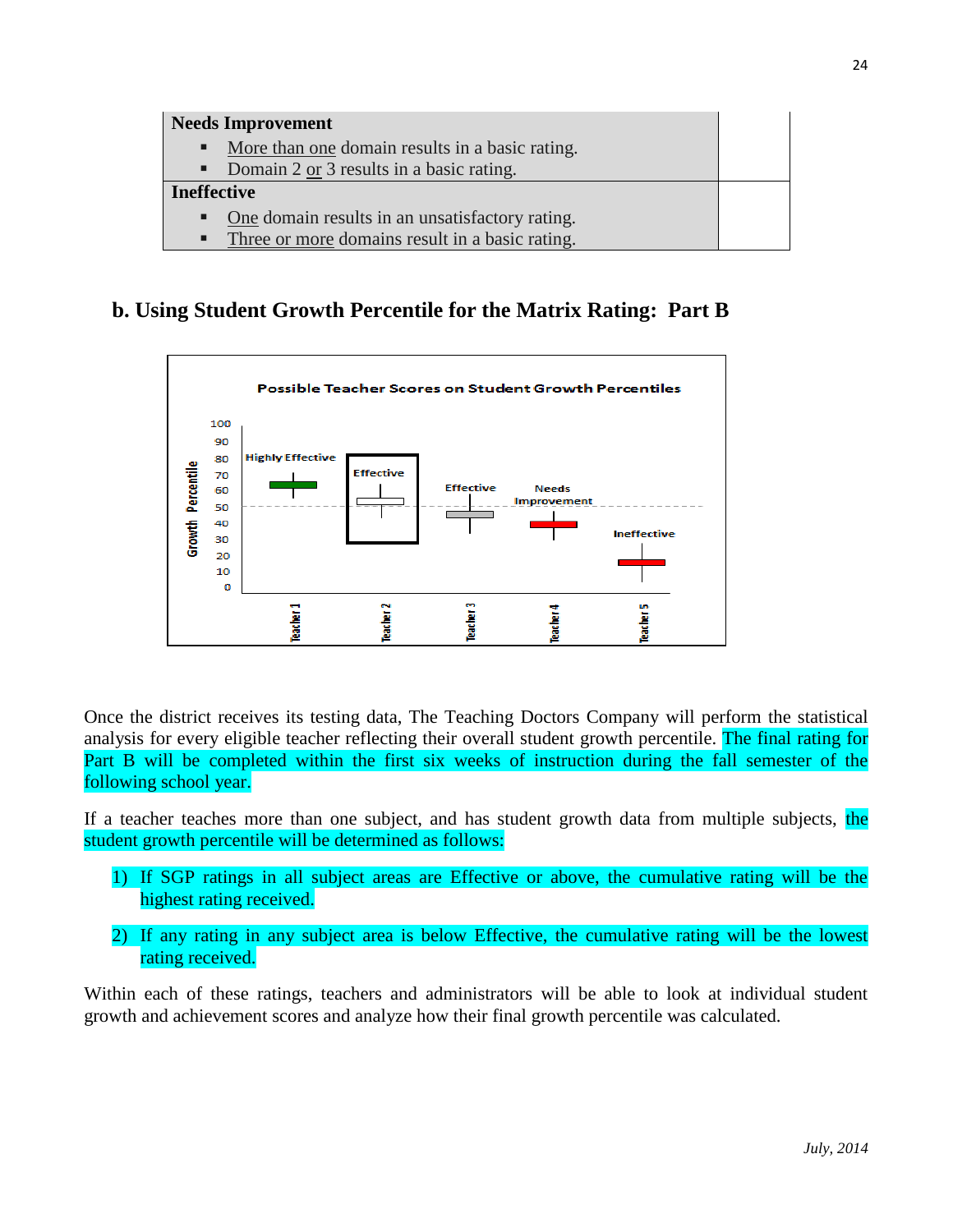#### **Rating Matrix: Part B (Student Growth)**

| <b>Performance Level Conditions</b>                                                                                                                                                                                                                                                                                                    |                                                                                          |           |                          |             | <b>Rating</b> |  |
|----------------------------------------------------------------------------------------------------------------------------------------------------------------------------------------------------------------------------------------------------------------------------------------------------------------------------------------|------------------------------------------------------------------------------------------|-----------|--------------------------|-------------|---------------|--|
| <b>Highly Effective</b>                                                                                                                                                                                                                                                                                                                |                                                                                          |           |                          |             |               |  |
|                                                                                                                                                                                                                                                                                                                                        | Results must include a green "candle." (Candle refers to the horizontal bar in the above |           |                          |             |               |  |
| graphic.)<br>This will happen when they have a growth score above the 50 percentile, and their<br>standard error does not stretch below the 50 percentile line.                                                                                                                                                                        |                                                                                          |           |                          |             |               |  |
| <b>Effective</b>                                                                                                                                                                                                                                                                                                                       |                                                                                          |           |                          |             |               |  |
| Results must include a white or gray "candle."<br>This will happen when an educator has a growth score closely above or below the 50<br>percentile, but that has a "wick" (standard error) which crosses the 50 percentile<br>threshold. (Wick refers to the vertical black line above and below each candle in the<br>above graphic.) |                                                                                          |           |                          | X           |               |  |
| <b>Needs Improvement</b>                                                                                                                                                                                                                                                                                                               |                                                                                          |           |                          |             |               |  |
| Results include a red "candle" that is above the 35 percentile line.<br>In this case the teacher's candle will be red, because the "wick" (standard error) does not<br>reach the 50 percentile; however, their raw score indicates a proximity to effectiveness                                                                        |                                                                                          |           |                          |             |               |  |
| that might be changed with some targeted improvement.                                                                                                                                                                                                                                                                                  |                                                                                          |           |                          |             |               |  |
| <b>Ineffective</b>                                                                                                                                                                                                                                                                                                                     |                                                                                          |           |                          |             |               |  |
| Results include a red "candle" that is below the 35 percentile line.<br>п                                                                                                                                                                                                                                                              |                                                                                          |           |                          |             |               |  |
| Part B: Student<br>Growth<br>Percentile                                                                                                                                                                                                                                                                                                |                                                                                          | X         |                          |             | 56            |  |
|                                                                                                                                                                                                                                                                                                                                        | <b>Highly Effective</b>                                                                  | Effective | <b>Needs Improvement</b> | Ineffective | Score         |  |

#### **c. Access and Permissions for Viewing INVEST Ratings**

The INVEST rating data will only be accessible to Aldine ISD leadership. Teachers will have access to their own personal data, and Principals will have access to final INVEST rating data of teachers in their school buildings. District Cabinet members, and Program Directors will have access to all data for the entire district, but this final rating data will not be shared with the general public or outside entities.

Although the disclosure of the evaluation of public school teachers and administrators does not constitute invasion of privacy, such evaluations are confidential by statute and therefore exempted from public disclosure pursuant to §552.101 of the Government Code. §21.355 of the Education Code which makes confidential a document evaluating the performance of a teacher or administrator.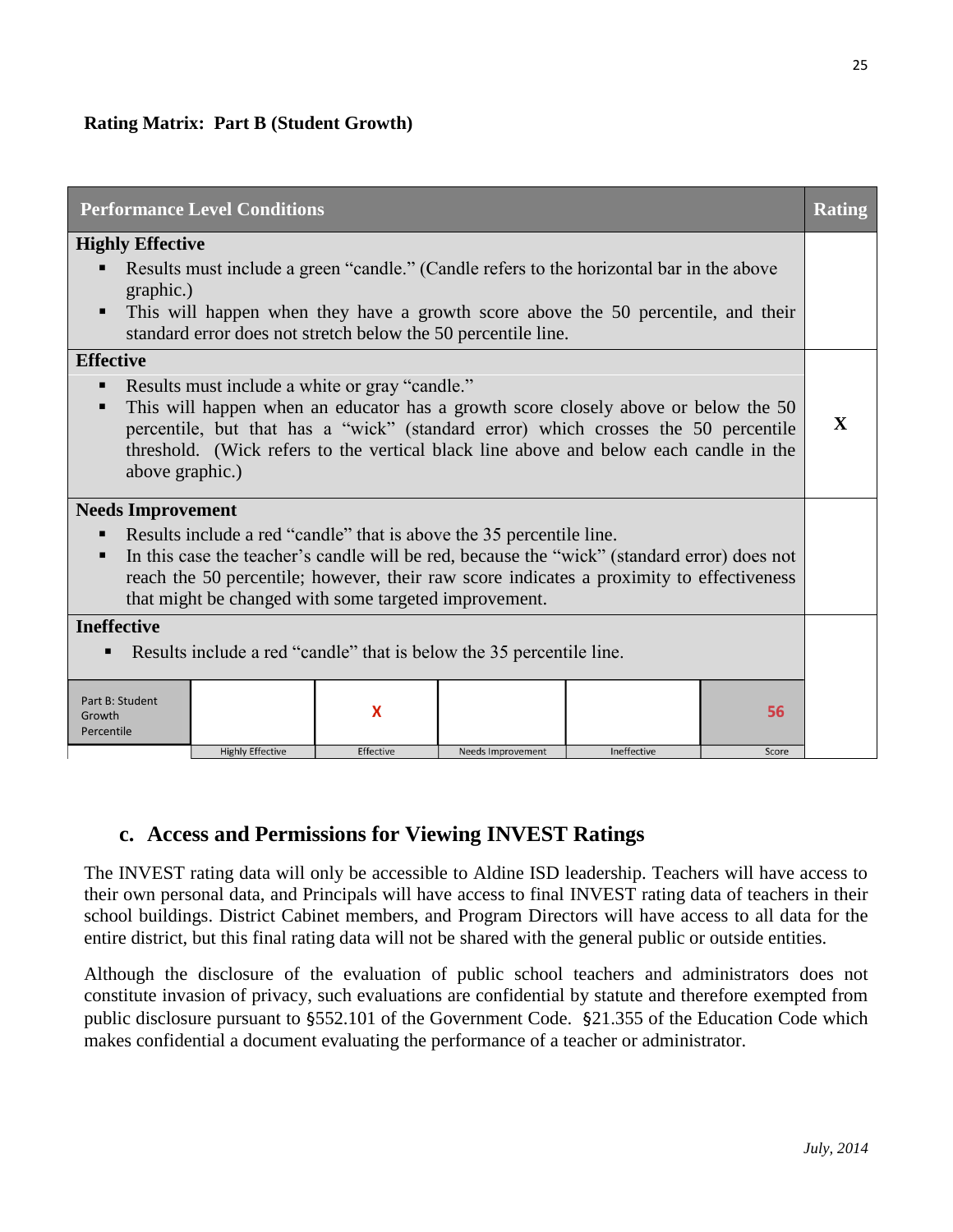# **IV. INVEST TRAINING**

Effective training of both administrators and teachers is essential for the success of the new teacher evaluation system. Training takes place in three phrases.

*Administrator Certification on The Framework for Teaching***.** All administrators will be certified on the Danielson Framework through Teachscape's *The Framework for Teaching Proficiency System.*  Technical support for the system can be reached by calling **1-888-479-7600** or emailing [support@teachscape.com.](mailto:support@teachscape.com)

- This system enables Aldine ISD to promote high-quality observations by implementing rigorous training for all observers. It includes 12 online training modules, integrated into a single easy-touse system. Each part of the Proficiency System includes master-scored videos at all levels of performance. This certification system has very high pass rates and unprecedentedly high levels of inter-rater reliability (exceeding 90%).
- *Training on the New Evaluation Platform, Reflect Live. Teachscape <i>Reflect Live* is a complete evaluation management system that combines live observation and video-based observation into one seamless platform. Aldine ISD evaluators learn how to: (1) schedule and conduct classroom observations and conversations; (2) combine results from live observations with video observations; and (3) support the entire workflow process of teacher evaluation. Central office administrators will be trained to monitor the progress of the evaluation process across all schools so that professional development efforts can be targeted to meet teachers' needs.

#### *Beginning of the Year Training*

Administrators will train their teachers on the evaluation system at the beginning of the school year, by the end of the first three instructional weeks of school. This training will cover the following objectives.

- *Training on the Framework for Teaching.* During the initial Orientation for new participants to INVEST, teachers will receive a one-day introduction to the observation process and to the Framework for Teaching. In the days that follow, they will be provided with access to *The Framework for Teaching Effectiveness Series/Focus*, a self-guided, online training that features master-scored benchmark videos that provide formative feedback through interactive exercises. The Series' online learning modules help educators apply the Framework to their own practice. This introduction will set the stage for a dialogue about teaching effectiveness that will continue as the school year progresses. Teachers may earn up to 12 CPE hours in their first year of participating in INVEST for accessing the modules. Administrators must request access to the modules for new hires that start after the beginning of the school year from the Director of Human Resources over Teacher Quality. Each year, after their first year of participation in INVEST, teachers will receive a minimum of 1 ½ hour refresher seminar.
- *Training on the New Evaluation Platform, Reflect Live.* Teachers will also be trained on the Teachscape *Reflect Live* evaluation management system described above.
- *Training Videos on the Aldine Growth Model*. To help Aldine employees gain a clearer understanding of student growth, modules have been designed to be used in training, preferably in a group setting initially, followed by individual viewings as necessary. The following modules are available: